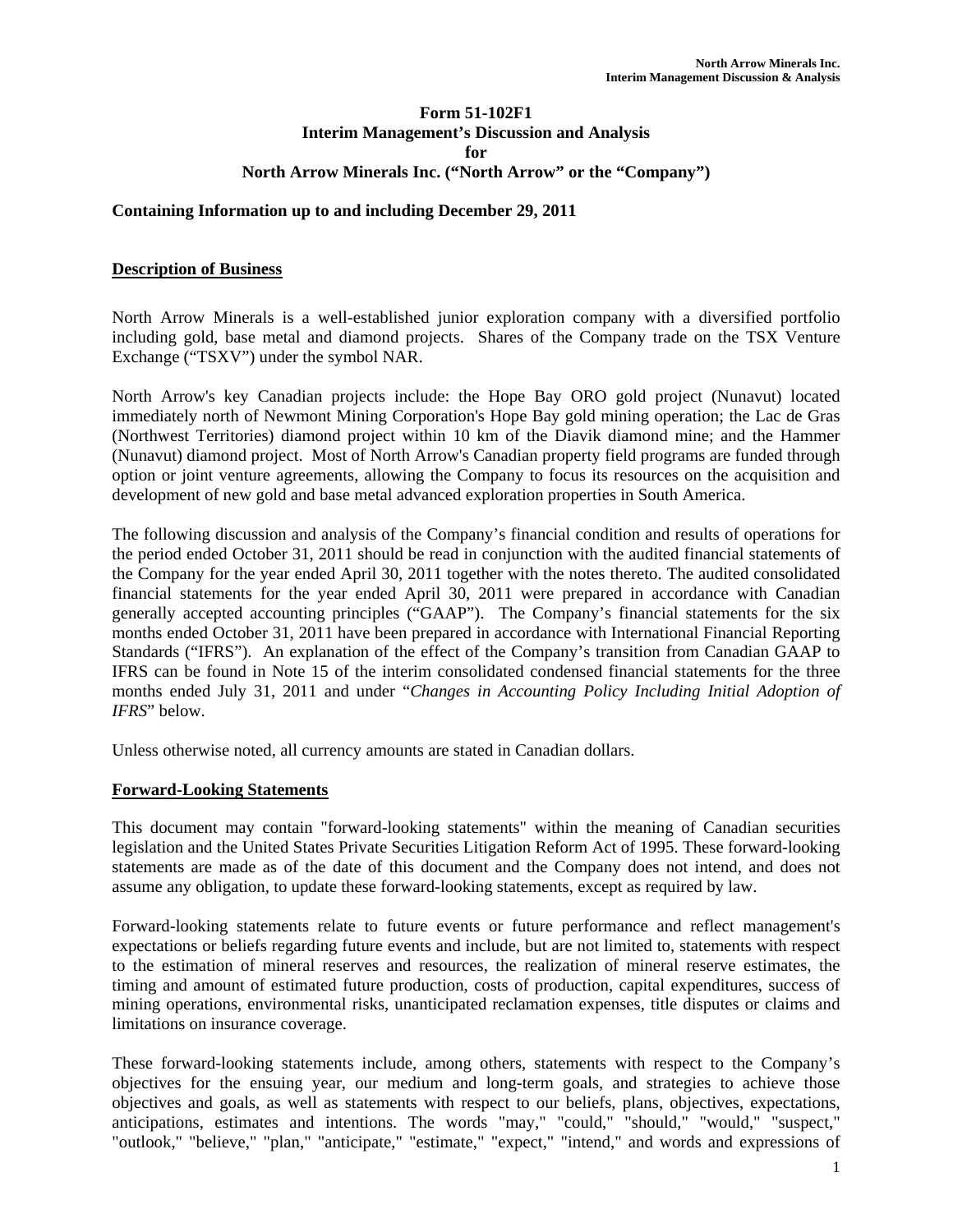similar import are intended to identify forward-looking statements. In particular, statements regarding the Company's future operations, future exploration and development activities or other development plans contain forward-looking statements.

All forward-looking statements and information are based on the Company's current beliefs as well as assumptions made by and information currently available to the Company concerning anticipated financial performance, business prospects, strategies, regulatory developments, development plans, exploration, development and mining activities and commitments. Although management considers these assumptions to be reasonable based on information currently available to it, they may prove to be incorrect.

By their very nature, forward-looking statements involve inherent risks and uncertainties, both general and specific, and risks exist that predictions, forecasts, projections and other forward-looking statements will not be achieved. We caution readers not to place undue reliance on these statements as a number of important factors could cause the actual results to differ materially from the beliefs, plans, objectives, expectations, anticipations, estimates and intentions expressed in such forward-looking statements.

These factors include, but are not limited to, developments in world financial and commodity markets, risks relating to fluctuations in the Canadian dollar and other currencies relative to the US dollar, changes in exploration plans due to exploration results and changing budget priorities of the Company or its joint venture partners, changes in project parameters as plans continue to be refined; possible variations in ore reserves, grade or recovery rates; accidents, labour disputes and other risks of the mining industry; delays in obtaining governmental approvals or financing, the effects of competition in the markets in which the Company operates, the impact of changes in the laws and regulations regulating mining exploration and development, judicial or regulatory judgments and legal proceedings, operational and infrastructure risks, and the Company's anticipation of and success in managing the foregoing risks. The Company cautions that the foregoing list of factors that may affect future results is not exhaustive. When relying on our forward-looking statements to make decisions with respect to the Company, investors and others should carefully consider the foregoing factors and other uncertainties and potential events. The Company does not undertake to update any forward-looking statement, whether written or oral, that may be made from time to time by the Company or on our behalf, except as required by law.

### **Highlights for the period ended October 31, 2011 and subsequent events up to December 29, 2011:**

Since its inception in 2007, North Arrow has maintained a diversified portfolio of projects designed to provide a breadth of opportunity to discover metal resources. Management's strategy has included focusing on northern Canadian jurisdictions that are underexplored, and which in many cases have opportunities in close proximity to known deposits and mines. Where possible, the Company has entered into joint venture agreements to reduce the costs of exploration and capitalize on additional technical expertise.

In keeping with its strategy, the Company added new projects for evaluation, conducted exploration programs to advance existing properties, and in some cases completed evaluations that resulted in the termination of properties that were not deemed to have further potential for a significant return on investment. Recent highlights of these actions include:

# Acquisitions:

• In September of 2011, the Company staked a 2,583 acre claim with known gold occurrences in the Contwoyto Lake area of Nunavut. This claim, along with four claims comprising 4,467 acres staked in June of 2011, brings the Company's total of land held as claims in the Contwoyto Lake area to 7,050 acres. The claims are near the past producing Lupin gold mine and the Company's Dune and Pan gold deposits located on mining leases 3362 (4,969 acres) and 3407 (1,853 acres)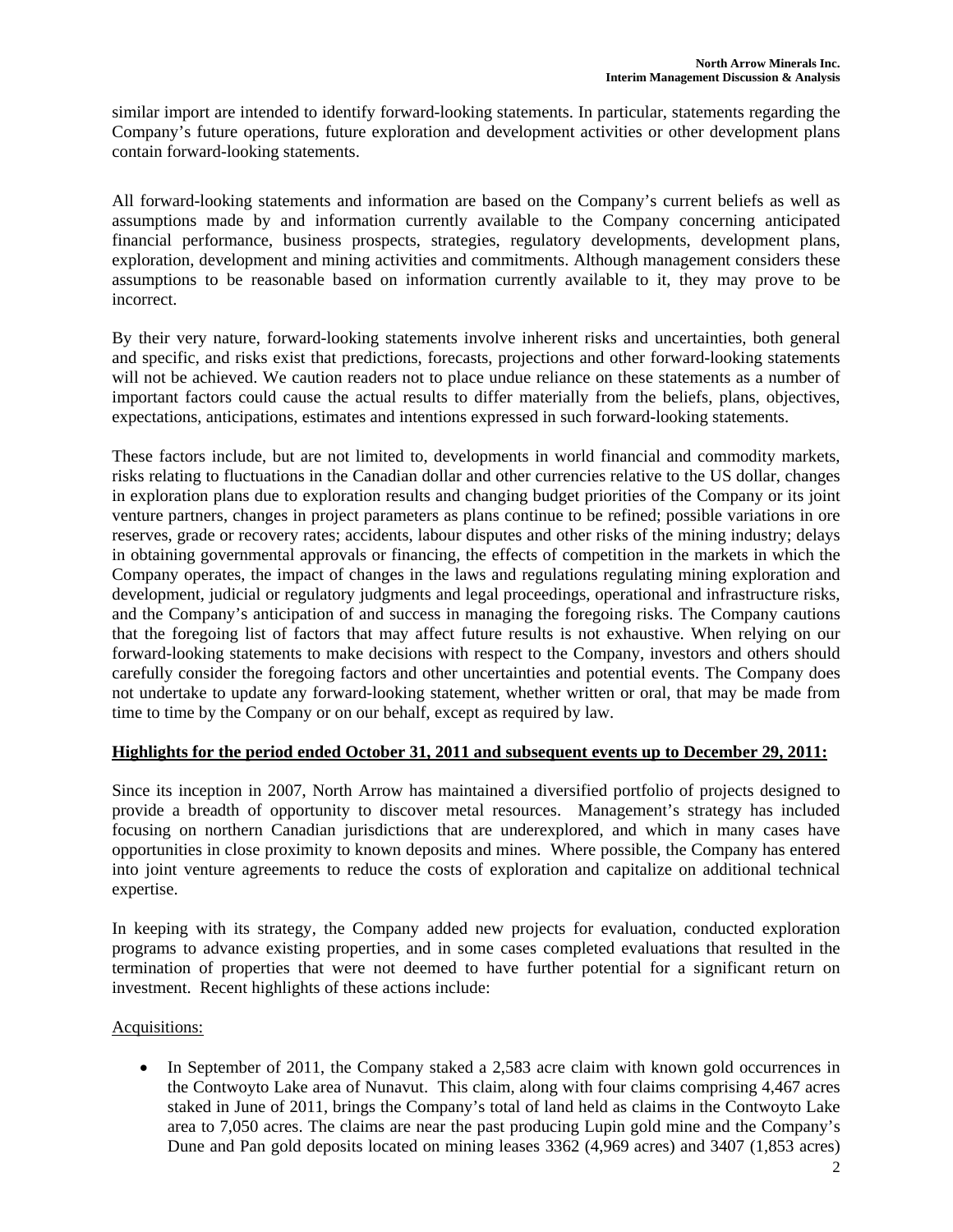respectively. The Company's complete land holdings are collectively known as the Contwoyto project and total 13,872 acres.

Project Advancements:

- During the reporting period, the Company received assay results for its eleven hole, 1,225 metre drill program carried out on the Hope Bay ORO project in Nunavut. Ten of the 11 drill holes intersected the Elu shear and returned significant gold assays including 7.55 m grading 4.91 g/t gold and 2.00 m grading 20.22 g/t gold. The program was funded by Sennen Resources Ltd. ("Sennen") under the terms of an option agreement whereby Sennen may earn a 60% interest in the Hope Bay ORO project by spending \$5 million over a five year period.
- In September 2011, the Company and Springbok Holdings Inc. ("Springbok") announced an option agreement regarding their Lac de Gras property with Harry Winston Diamond Mines Ltd. ("Harry Winston") and its wholly owned subsidiary, 6355137 Canada Inc. Under the terms of the agreement, the Company's Lac de Gras property and Harry Winston's adjoining property collectively form a "joint venture property" totaling over 307,000 acres. Harry Winston is to carry out exploration on the joint venture property, incurring at least \$5,000,000 in expenditures over a five year period in order for the option to vest. Upon vesting, Harry Winston and its subsidiary will hold a 55% interest and the Company and Springbok will equally share a 45% interest in the joint venture property.
- In September 2011, the Company carried out a rock sampling program in the Greenstone Lake showing area, which is part of the Company's Anialik project in Nunavut. Six of twelve samples from carbonate altered mafic volcanic rocks returned assays of greater than 1 g/t gold and included assays of 11.2, 6.8 and 3.6 g/t gold.

Project terminations:

• In August 2011, the Company terminated the option agreement for its Yukon Gold Property following a review of the results for the exploration program carried out in 2010.

The appointment of Mr. Brian McEwen, P. Geol as President and Chief Operating Officer in March of 2011 and as Chief Executive Officer in November 2011, represents a shift in North Arrow's strategy to build a strong resource development program by including exploration projects in proven mining areas within stable jurisdictions of South America. The new management team believes that several areas, particularly Chile and Colombia, offer excellent opportunities for projects with near-term production potential for gold and base metals. North Arrow has completed the creation of its Chilean subsidiary, Compania Minera North Arrow Chile Limitada and established an exploration office in Santiago under the direction of the new country manager, Rodrigo Ocampo. The Company continues to review advanced exploration properties throughout South America and expects to add to its portfolio of precious and base metal projects in the coming months.

In June 2011, the Company, as part of this shift in strategy, signed a non binding Letter of Intent ("LOI") to acquire a 100% interest in the Agua Grande gold-copper project in Region IV of Chile. The project consists of 18 claims covering 1,370 hectares within the Agua Grande mining district. It is the opinion of management that the Agua Grande project has all the indicators that it could host a substantial goldcopper deposit, including strong structural controls, an extensive hydrothermal alteration zone, and widespread gold placer deposits. Surface sampling and local small- scale mining from both the surface and subsurface have reported excellent grades of gold and copper, providing multiple targets for exploration.

Under the terms of the LOI, North Arrow was to make a cash payment of US\$50,000 for the exclusive right to conduct technical and legal due diligence over a period of up to 90 days. An addendum to the LOI (the "Addendum") was signed in September 2011, extending the due diligence period by an additional 90 days and making the \$50,000 payment subject to the completion of certain actions by the property vendors (the "AG Vendors"). Upon completion of the due diligence period the Company may execute a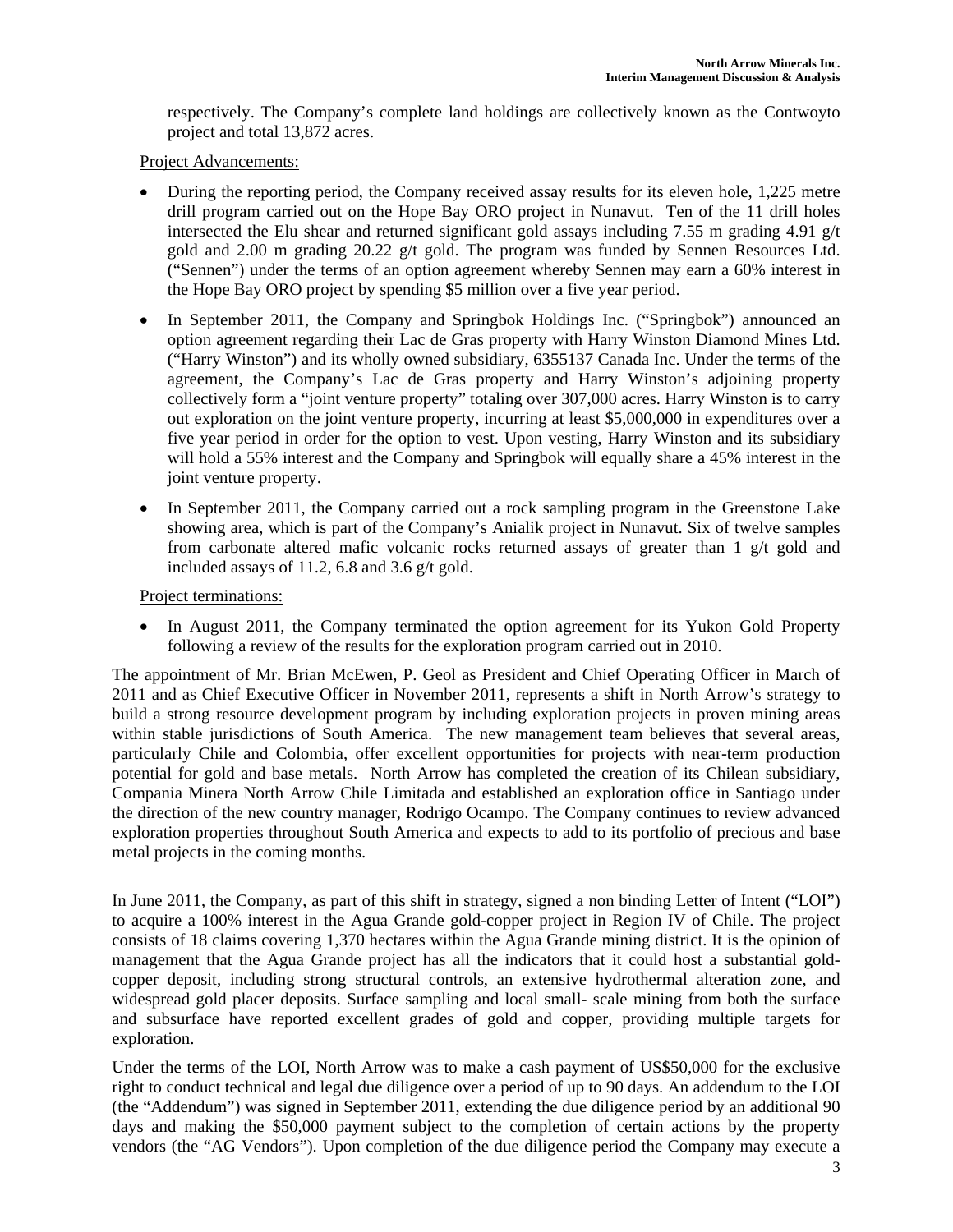Definitive Agreement. If North Arrow executes the Definitive Agreement, the Company will have the option to acquire a 100% interest in the project by making staged cash payments totaling US\$10 million over approximately five years and by completing a feasibility study. The AG Vendors will retain a 1.5% net smelter royalty.

In December 2011, the Company learned that the AG Vendors were taking steps to transfer title to the Agua Grande claims to another entity in an attempt to avoid their obligations to North Arrow under the terms of the LOI and the Addendum. On December 15, 2011 the Company provided the Vendors with notice of its intent to execute the Definitive Agreement and the Company filed a legal injunction in Chilean court preventing the AG Vendors from selling or transferring the Agua Grande claims. An arbitration hearing into the matter is expected in early January, 2012.

During the due diligence period, the Company also learned that several of the key mineral claims subject to the LOI and Addendum were not owned by the AG Vendors. The Company has subsequently completed a second LOI (the "Second LOI") with the owner of these mineral claims (the "Second Vendor"). The Second LOI provides that the Company may acquire an option to earn a 100% interest in the mineral claims owned by the Second Vendor on terms proportional to their importance to the overall Agua Grande project area. Acquiring the option outlined in the Second LOI is subject to the Company successfully acquiring the remainder of the Agua Grande properties from the AG Vendors.

The Company is currently considering several other properties in Chile and Colombia, however there are no other agreements in place at this time.

Management believes that its new broader strategy of acquiring advanced exploration projects in South America will enhance its ability build resources, resulting in growth in the value of Company. In addition, Management has undertaken to broaden its investor relation and marketing programs to bring greater awareness to the Company and its activities.

In order to fund exploration and overhead obligations, the Company arranged a \$1,000,000 private placement of a convertible note with Anglo-Celtic Exploration Ltd., a private company controlled by a Director. Regulatory approval of this transaction was received on August 31<sup>st</sup>, 2011. Please see "*Private*" *Placement – August 2011*" below for additional details.

# **Exploration Update**

An overview of the exploration activities for the Company follows. For additional details the reader is referred to the Company's continuous disclosure documents available on SEDAR (www.sedar.com).

|                                                |                       |              | Write-offs &        |                         |
|------------------------------------------------|-----------------------|--------------|---------------------|-------------------------|
|                                                |                       | Expended     | Recoveries          |                         |
|                                                |                       | During       | During the          |                         |
|                                                | <b>April 30, 2011</b> | the Period   | Period              | <b>October 31, 2011</b> |
| Gold and Base Metal Properties, NWT, Yukon and |                       |              |                     |                         |
| Nunavut                                        |                       |              |                     |                         |
| <b>Exploration</b> costs                       | \$<br>22,980          | \$<br>19.991 | \$<br>$(13,330)$ \$ | 29,641                  |
| Acquisition costs                              | 136,283               | 74.366       | (74, 567)           | 136,082                 |
| Geological and assays                          | 6,561                 |              | (5,113)             | 1,448                   |
| Office and salaries                            | 20,489                | 3,258        | (1, 535)            | 22,212                  |
|                                                | 186,313               | 97,615       | (94, 545)           | 189,383                 |
| Lithium Property, Nunavut                      |                       |              |                     |                         |
| <b>Exploration</b> costs                       | 39,708                | 15,748       | (15,748)            | 39,708                  |
| <b>Acquisition costs</b>                       | 14,666                | 248          |                     | 14,914                  |
| Geological and assays                          | 11,464                | 211          | (211)               | 11,464                  |
| Office and salaries                            | 9,972                 | 2,595        |                     | 12,567                  |
|                                                | 75,810                | 18,802       | (15,959)            | 78,653                  |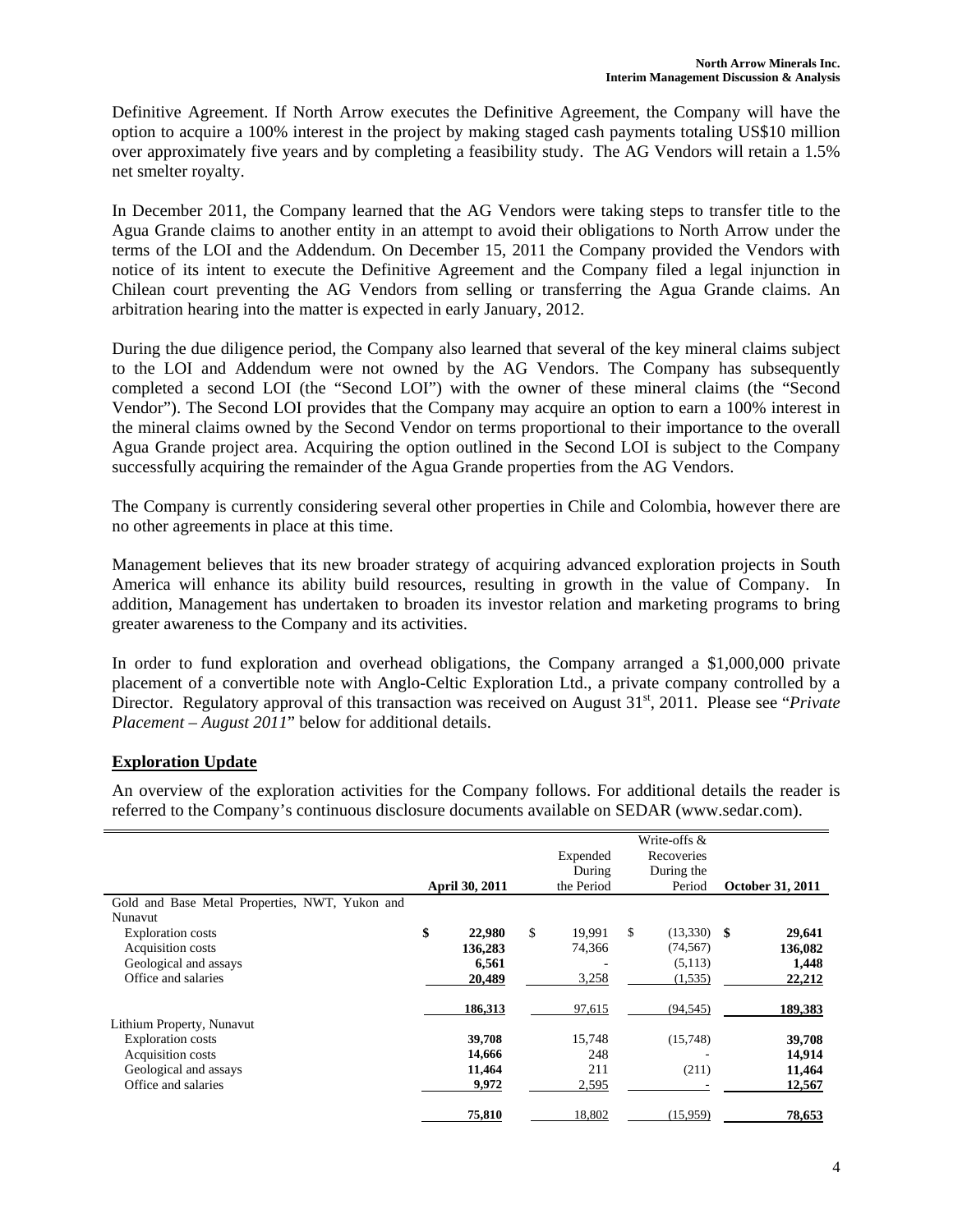| Lithium Property, USA               |         |         |                          |           |
|-------------------------------------|---------|---------|--------------------------|-----------|
| <b>Exploration costs</b>            |         | 5,035   | (5,035)                  |           |
| Geological and assays               |         | 1,548   | (1,548)                  |           |
| Office and salaries                 |         | 1,168   | (1,168)                  |           |
|                                     |         | 7,751   | (7,751)                  |           |
| Diamond Properties, NWT and Nunavut |         |         |                          |           |
| <b>Exploration</b> costs            | 252,487 | 291,912 |                          | 544,399   |
| Acquisition costs                   | 22,364  | 24,467  | $\blacksquare$           | 46,831    |
| Geological and assays               | 153,264 | 225     | $\overline{\phantom{0}}$ | 153,489   |
| Office and salaries                 | 129,657 | 22,739  |                          | 152,396   |
|                                     | 557,772 | 339,343 |                          | 897,115   |
| <b>TOTAL</b>                        | 819,895 | 463.511 | (118, 255)               | 1,165,151 |

Unless otherwise stated below, the Company's exploration activities are conducted under the supervision of Gordon Clarke, P.Geol. (NT&NU) the Company's Vice-President, Exploration. Mr. Clarke is considered to be a qualified person within the meaning of National Instrument ("NI") 43-101.

### **Gold Projects - Overview**

#### Hope Bay ORO Project – Nunavut

The Company's 100% owned ORO gold property is located in the Hope Bay Volcanic Belt (HBVB) in Nunavut and is the only strategically located land holding in the HBVB that is not held by Hope Bay Mining Ltd. (a wholly owned subsidiary of Newmont Mining Corporation). Newmont estimates that current potential resources within the HBVB are approximately 9 million ounces of gold, including the Doris, Madrid and Boston deposits (www.newmont.com/north-america). The Company's Hope Bay ORO Project is under option to Sennen Resources Ltd. ("Sennen") and the Company is conducting the exploration program described below on Sennen's behalf.

The ORO leases cover an area of 40 sq km that adjoins Hope Bay Mining Ltd.'s property with the Doris deposit located only 3.25 km to the south. The Doris deposit contains an indicated resource of 798,000 ounces of gold at a grade of 19.31 g/t and is currently being mined with ore being stockpiled until a new mill becomes fully operational. Mineralization at Doris occurs along a well-defined stratigraphic volcanic contact, which extends northward onto the Company's property. The ORO leases host numerous gold showings and potentially gold bearing structures including the Elu shear zone and Wombat zone.

Management believes that the location of the ORO project, situated along strike from Hope Bay Mining's multi-million ounce gold deposits is a significant exploration opportunity for the Company. As part of the continuing strategy to reduce shareholder risk while undertaking early-stage exploration, in February 2011, an option agreement was signed with Chelsea Minerals Corp. ("Chelsea"), allowing Chelsea the option to earn a 60% interest in the ORO gold project. In May 2011, Sennen and Chelsea completed a plan of arrangement whereby Sennen acquired all of the issued and outstanding shares and assets of Chelsea, including the Oro option agreement. Under the terms of the agreement, Sennen may earn up to a 60% interest in the project by making an initial cash payment of \$50,000 (received) and spending \$5 million over a five year period. A minimum expenditure of \$500,000 is required in the first year (complete).

An eleven hole, 1,225 metre exploration program to explore the Ida Point prospect commenced in late July 2011 and was finished at the end of August 2011. The drilling tested 300 metres of strike length and all holes but one intersected the Elu shear and returned significant gold values including 7.55 metres grading 4.91 g/t gold and 2.00 metres grading 20.22 g/t gold. Substantial gold values were also returned for the Elu splay and Elu shear east, which occur sub parallel to the Elu shear to the northwest and the southeast of the Elu shear, respectively.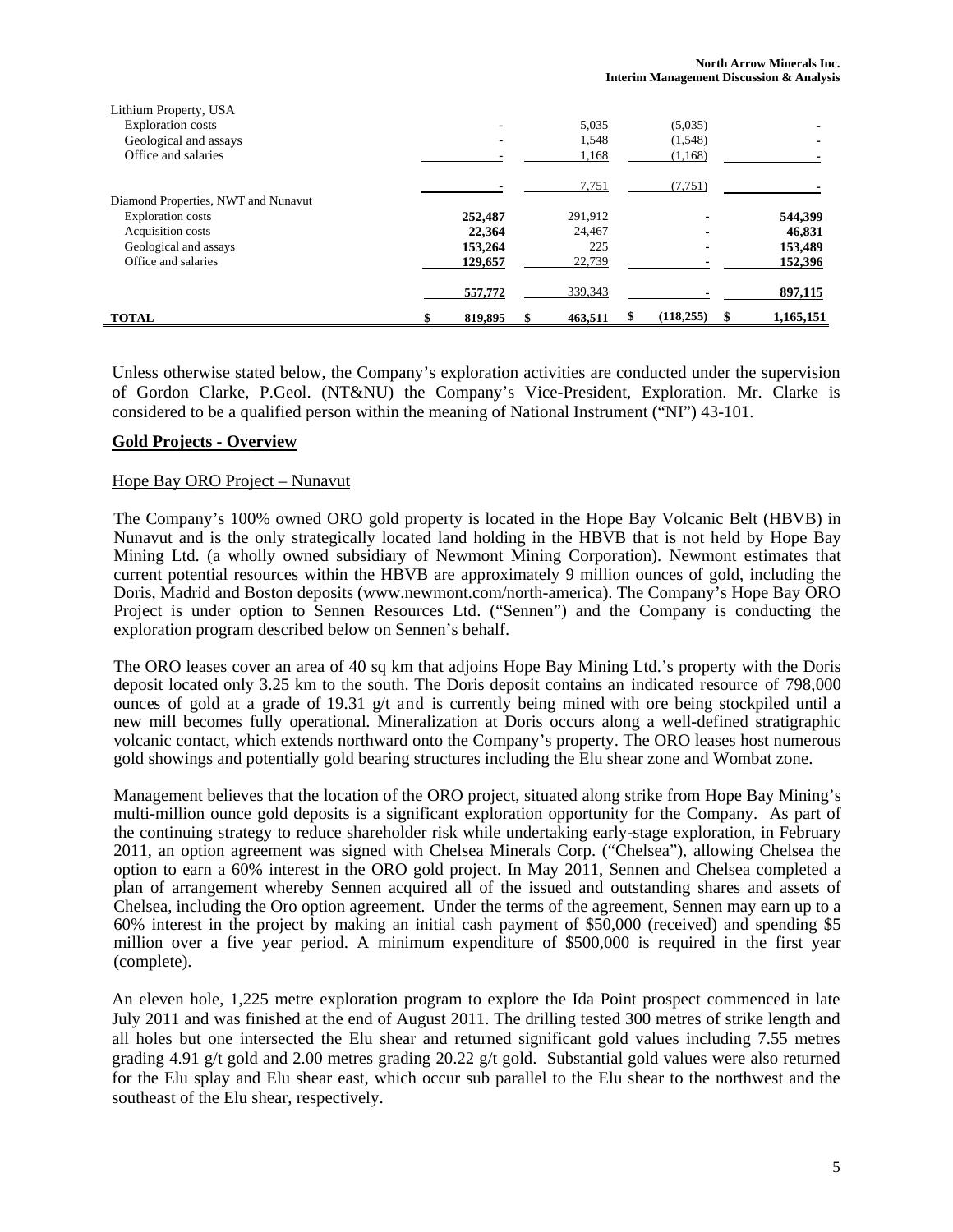The most northerly intersection of the Elu shear was in hole 11-HB-10 where the host rock was a foliated feldspar quartz porphyry with moderate sericite alteration, quartz carbonate veining and related sulphide mineralization. The surface expression and all other intersections of the Elu shear are within an Archean mafic volcanic sequence. This means the Elu shear is not constrained by stratigraphy and is open to the north as well as down dip and to the south of current drilling. Hole 11-HB-03 which was collared approximately 50 m north of hole 11-HB-10 was terminated after drilling over 42 m of tonolite at the bottom of the hole. The discovery of the Elu shear in altered felsic intrusive rocks suggests that hole 11- HB-03 should have been allowed to continue farther to the east.

North Arrow's 2011 drilling program has confirmed continuity of gold mineralization for the Elu shear and that additional drilling is warranted to fully outline gold mineralization associated with the Elu shear. Further work to identify other gold mineralized shears on the Oro property is also warranted. This would include prospecting and the application of soil sampling to test for potentially hidden mineralized shears in overburden covered areas.

### Greenstone Lake Showing, Anialik Project – Nunavut

The Greenstone Lake showing is located on a 762 acre portion of Inuit Owned Land parcel CO-30 under option from Nunavut Tunngavik Incorporated ("NTI") by North Arrow and forms part of the Anialik project. The initial Greenstone Lake showing was discovered in 1999 when a single sample returned 2.78 g/t gold from a quartz vein with 4% pyrite. Sampling in 2005 returned assays of over 1 g/t gold for six of eight samples described as being from sheared mafic volcanics with carbonate alteration and included assays of 33.83, 22.63 and 7.98 g/t gold. In September 2011, prospecting identified additional mineralized shears with six of twelve samples returning assays of greater than 1 g/t and including assays of 11.2, 6.8 and 3.6 g/t gold. All samples were from shear zones within mafic volcanic flows, tuffs and pillow lavas. The shear zones contain stringy quartz, and brown weathering carbonate, with accessory pyrite, and occasional arsenopyrite. Chlorite alteration is also prevalent. The shears strike just east of north, have subvertical dips and tend to occupy depressions. Width potential for individual shears is estimated between 1 to 20 metres. The sampling carried out to date has therefore identified a series of sub-parallel shears within a corridor measuring over 600 metres long and 50 metres wide. A program of detailed geologic mapping, sampling and ground geophysics is planned for the 2012 field season.

### Contwoyto Project – Nunavut

The Company's 100% Contwoyto project is located near the past producing Lupin gold mine in Nunavut and consists of five claims and two leases totaling 13,872 acres. In the spring of 2011, Elgin Mining Inc. purchased the Lupin gold mine from Minerals and Metals Group and is actively carrying out new exploration, including diamond drilling on the Lupin mine leases.

The Company's claims contain known gold occurrences that have been subjected to various levels of mineral exploration up to and including diamond drilling. The Company's mining leases 3362 and 3407 contain the Dune and Pan gold deposits respectively. Historic combined resource calculations for these two deposits total 86,000 ounces. This historical resource has not been reviewed by a qualified person on behalf of the Company. This historic estimate is not current and does not meet NI 43-101 or CIM definition standards. This historic resource has not been verified by a qualified person, and is provided herein for information purposes only and should not be relied upon. Management believes that there is the potential to outline additional resources on its known deposits and there is potential for discovery of new mineralization on its ground. Currently the Company is reviewing a strategy for the Contwoyto project properties.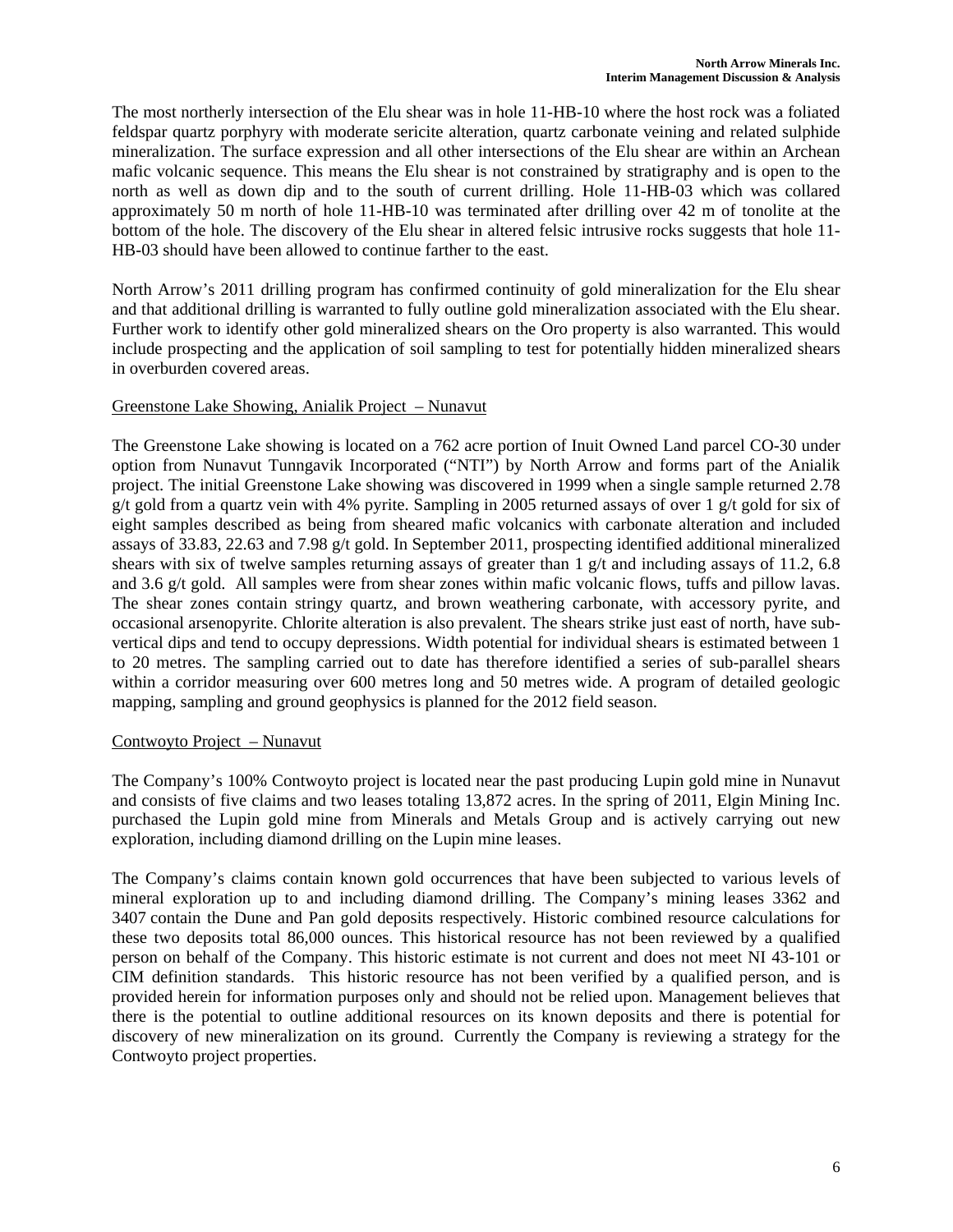# Yukon Gold Project – Yukon Territory

In July 2010, the Company acquired an option to earn a 100% interest in the Cal (1,446 acres) and Dotty (620 acres) mineral claims from Cathro Resources Corp. (50%) and Cazador Resources Ltd. (50%), both private companies.

Under the terms of the agreement, the Company could have earned a 100% interest in the property by funding a minimum \$35,000 initial exploration program (completed) and by making cumulative payments totaling \$150,000 and by issuing cumulative share payments totaling 750,000 shares over a period of four years. During the year ended April 30, 2011, the Company issued 25,000 shares to Cathro and 25,000 shares to Cazador, at a total estimated fair value of \$10,000. Following a review in August 2011 of the exploration results from a program conducted in 2010, management concluded that continued work on the project was not justified, and North Arrow will therefore not be proceeding with further option payments or obligations. Consequently, the Company has written off \$33,309, the carrying value of the property.

# **Diamond Projects - Overview**

### Lac de Gras Project – Northwest Territories

The Lac de Gras project originally consisted of over 81,000 acres and was a 50-50 joint venture with Dr. Chris Jennings [Dr. Jennings subsequently assigned his interest to Springbok Holdings Inc. ("Springbok")]. The 81,000 acre property is contiguous with a 226,000 acre block of claims held by Harry Winston Diamond Mines Ltd. ("Harry Winston"). Under the terms of an option agreement announced on September  $6<sup>th</sup>$  2011, the two properties collectively now form a "joint venture property" totaling over 307,000 acres. Harry Winston is to carry out exploration on North Arrow's property concurrently with its own property, by making expenditures of at least \$5,000,000 over a five year period in order for the option to vest. Upon vesting, a joint venture will be formed in which Harry Winston will hold a 55% interest and North Arrow and Springbok will equally share a 45% interest in the entire 307,000 acre joint venture property.

The joint venture property forms a very large, contiguous block located within the prolific Lac de Gras diamondiferous kimberlite field in Canada's Northwest Territories, home to some of the richest diamond deposits in the world. The joint venture property directly adjoins the mineral leases that host the Diavik diamond mine, located only 10 km to the north and the Ekati diamond mine is located within 40 km to the northwest. The trend line defined by Diavik's mine project kimberlites runs directly through the centre of the joint venture property, while trend line defined by Ekati's mine project kimberlites crosses the western portion of the joint venture property.

Previous exploration has been carried out on portions of the joint venture property, but traditional surface till sampling for kimberlite mineral indicator trains has been hampered by thick glacial till cover. Work has already begun on mapping local ice directions and till characteristics in preparation for a systematic basal till sampling program, to be initiated in early 2012. The program will use a track mounted reverse circulation drill to sample a complete till column and reach basal till not accessed by previous sampling.

### Hammer Project- Nunavut

The Hammer project is located in the Coronation diamond district of Nunavut and is a joint venture between Stornoway Diamond Corporation ("Stornoway") (75%) and the Company (25%). In July 2009, Stornoway notified the Company that a new kimberlite had been discovered on the Hammer property. Kimberlite bedrock was found within a prominent topographic low feature that is 225 m long, between 15 and 100 m wide, and has a surface expression of approximately 1 hectare. A diamond (+0.106mm) was recovered from a small sample (6.6 kg) of the discovered kimberlite bedrock.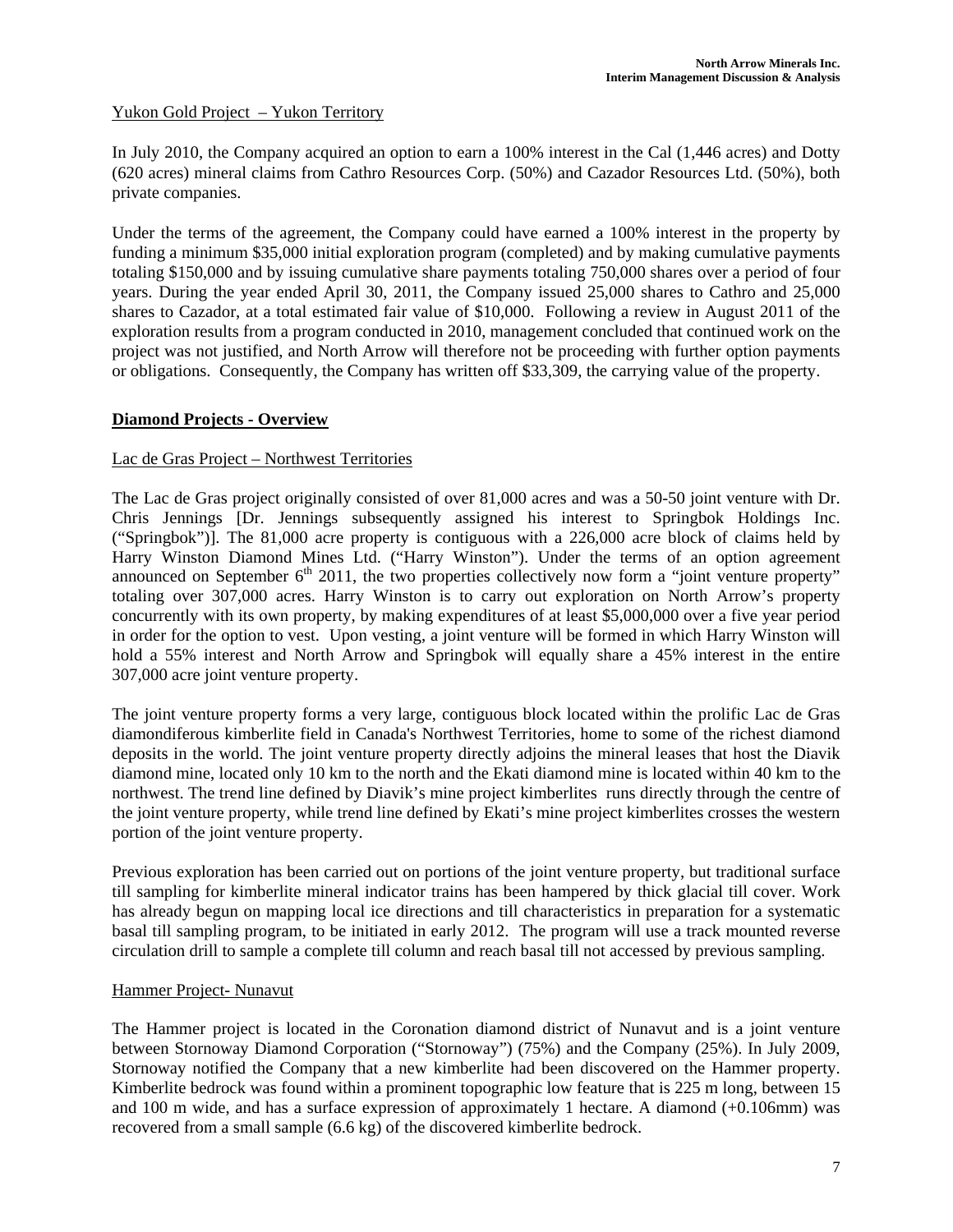In September 2010, ground geophysical surveys were conducted over the Hammer kimberlite. A total of 7.6 line-km of total field magnetics and 2.2 line-km of Horizontal Loop Electromagnetics (HLEM) were completed. A magnetic anomaly was detected at the center of the work area, coinciding with the observable topographic low. The magnetic anomaly is ~530nT above background and is roughly 185 m in the NW-SE direction by 65 m in the NE-SW direction. A coincident moderate response conductor was detected with the HLEM survey. The HLEM conductive response outlined an area matching the dimensions of the magnetic anomaly.

The success of the 2010 geophysical program led to a drill program on the Hammer kimberlite commencing in early June 2011. The program was completed in mid-July, with a total of twenty-one holes (1,800 m) completed and 930 meters of kimberlite recovered. The Hammer kimberlite appears to have an elongated surface expression of approximately 0.4 hectares, a confirmed depth extent of at least 200 meters, and consists of olivine-rich variably bedded volcaniclastic kimberlite. Samples will be submitted for both microdiamond and macro-diamond analysis. Results are expected in early 2012.

# **Base Metal Projects – Overview**

# Seagull Project – Yukon

In May 2011, North Arrow entered into an option agreement with Panarc Resources Ltd. ("Panarc") for the Seagull Tin project located approximately 156 km west of Watson Lake, Yukon. The project includes seventy-six claims totaling 3,925 acres staked by Panarc to cover historic tin showings. In the long-term the tin market is expected to remain strong, with the major demand being from the use of tin in solder for the growing electronics industry.

Under the terms of the agreement, the Company made an initial cash payment of \$15,000 to Panarc and issued 100,000 common shares. In addition, the Company must incur aggregate exploration expenditures of \$300,000 within a three-year period. Panarc will retain a royalty equal to 2.0% of net smelter returns, of which the Company may purchase one percentage point (1.0%) for \$1,000,000 CAD such that the royalty would be reduced to 1.0%. At the time the agreement was executed, Panarc and the Company were related by virtue of a common director.

Tin mineralization within the project area has been documented and is related to the mid –Cretaceous aged Seagull Batholith which has been mapped in outcrop over an area of 14x44 km. In July of 2011, a prospecting and sampling program was carried out over the project claims. The program located two areas which returned significant rock grab sample assay results as well as anomalous soil sample results in an overburden covered area near one of the showings. The first showing consists of vein and skarn type mineralization with grab samples returning values from 0.8% tin up to 2.46% tin over a 400 metre strike length. There is an adjacent large open tin soil sample anomaly with values ranging from 200 to greater than 1000 ppm tin over a strike length of approximately 500 metres and a width of approximately 40 metres. Additional sampling is required to fully outline the anomaly. The second showing consists of greisen and vein mineralization with grab samples returning up to 1.5% tin. There is limited outcrop exposure in this area and additional work, including soil sampling should be carried out. The Company is currently considering various options to advance and further evaluate these properties.

# **Lithium Projects – Overview**

The Company maintains in good standing mining claims covering spodumene (lithium) rich pegmatites in the Northwest Territories (Phoenix project) and in Nunavut (Torp Lake project). The Company is currently considering various options to advance and further evaluate these properties.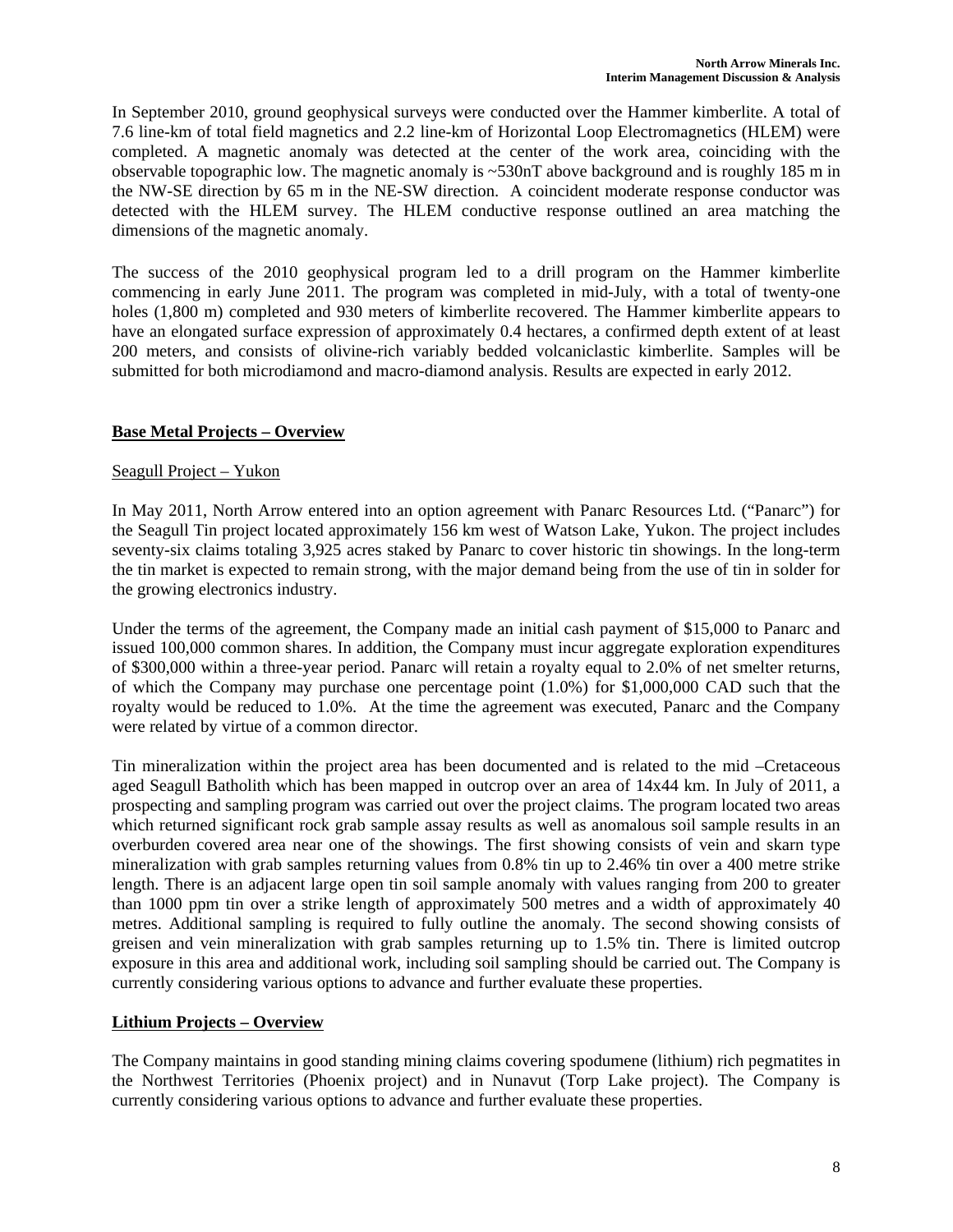# **Other Exploration Properties**

The Company maintains an interest in a number of additional, non-material exploration properties. The Company continues to review the available exploration data associated with these properties in an effort to evaluate ways to further advance these properties. Included in these properties are the Bamako gold project in Nunavut, the Run Lake base metal project in Nunavut and the Hay-Duck base metal property in the Northwest Territories.

# **Results of Operations**

The Company's principal business activity is the acquisition and exploration of mineral properties. The Company currently has mineral property interests in the Northwest Territories and Nunavut, Canada.

During the period ended October 31, 2011 (the "**Current Period**"), the Company recorded a loss of \$787,705 (\$0.01 loss per share) as compared to a loss of \$586,795 (\$0.01 loss per share) for the period ended October 31, 2010 (the "**Comparative Period**"). The main reason for this difference is a \$487,675 increase the Company's administrative expenses (Current Period - \$799,577; Comparative Period - \$311,902).

Property investigation costs (Current Period - \$109,954; Comparative Period - \$12,754) and share-based compensation (Current Period - \$129,597; Comparative Period - \$36,462) contributed significantly to the Current Period loss. During the Current Period, the Company issued 1,220,000 stock options and began an exploration program in South America. Consulting (Current Period - \$125,000 Comparative Period - \$Nil) and professional fees (Current Period - \$123,115; Comparative Period - \$47,714) also had a significant impact on this increase, followed by increases in salaries and benefits (Current Period - \$118,839; Comparative Period - \$83,019), advertising, promotion and travel, (Current Period – \$99,546; Comparative Period - \$78,477) and office, miscellaneous and rent (Current Period - \$59,197; Comparative Period - \$45,135). Regulatory filing fees (Current Period - \$13,144; Comparative Period - \$8,001) also increased during the Current Period. Accretion of the convertible note (Current Period - \$20,947; Comparative Period - \$Nil) was recorded for the first time during the Current Period – please see "*Convertible Note Payable*" below. In general, administrative expenses have increased as the Company's corporate and exploration activities have increased.

Assets increased from \$1,658,492 at April 30, 2011 year-end to \$2,209,351 at October 31, 2011 with capitalized resource property costs increasing from \$819,895 at April 30, 2011 year-end to \$1,165,151 at October 31, 2011. The Company wrote off \$58,038 of capitalized exploration and evaluation assets (Comparative Period - \$277,651) and recorded a recovery of \$80,488 (Comparative Period - \$Nil) related to exploration and evaluation assets previously written-off. The Company's cash increased from \$671,960 at April 30, 2011 year-end to \$779,565 at October 31, 2011. Total current liabilities increased from \$129,445 at April 30, 2011 year-end to \$293,879 at October 31, 2011. Long-term liabilities increased to \$738,468 representing the fair value of the liability component of a \$1 million convertible note (see "*Convertible Note* Payable" below). There was an increase in share capital from \$10,947,436 at April 30, 2011 year-end to \$10,965,436 at October 31, 2011 due to shares issued with respect to a mineral property option agreement.

### **Summary of Quarterly Results**

Unless otherwise noted, all currency amounts are stated in Canadian dollars

The following table sets out selected unaudited quarterly financial information North Arrow Minerals Inc. and is derived from the Company's unaudited quarterly consolidated financial statements prepared by management. The Company's interim consolidated financial statements are prepared in accordance with IFRS and are expressed in Canadian dollars.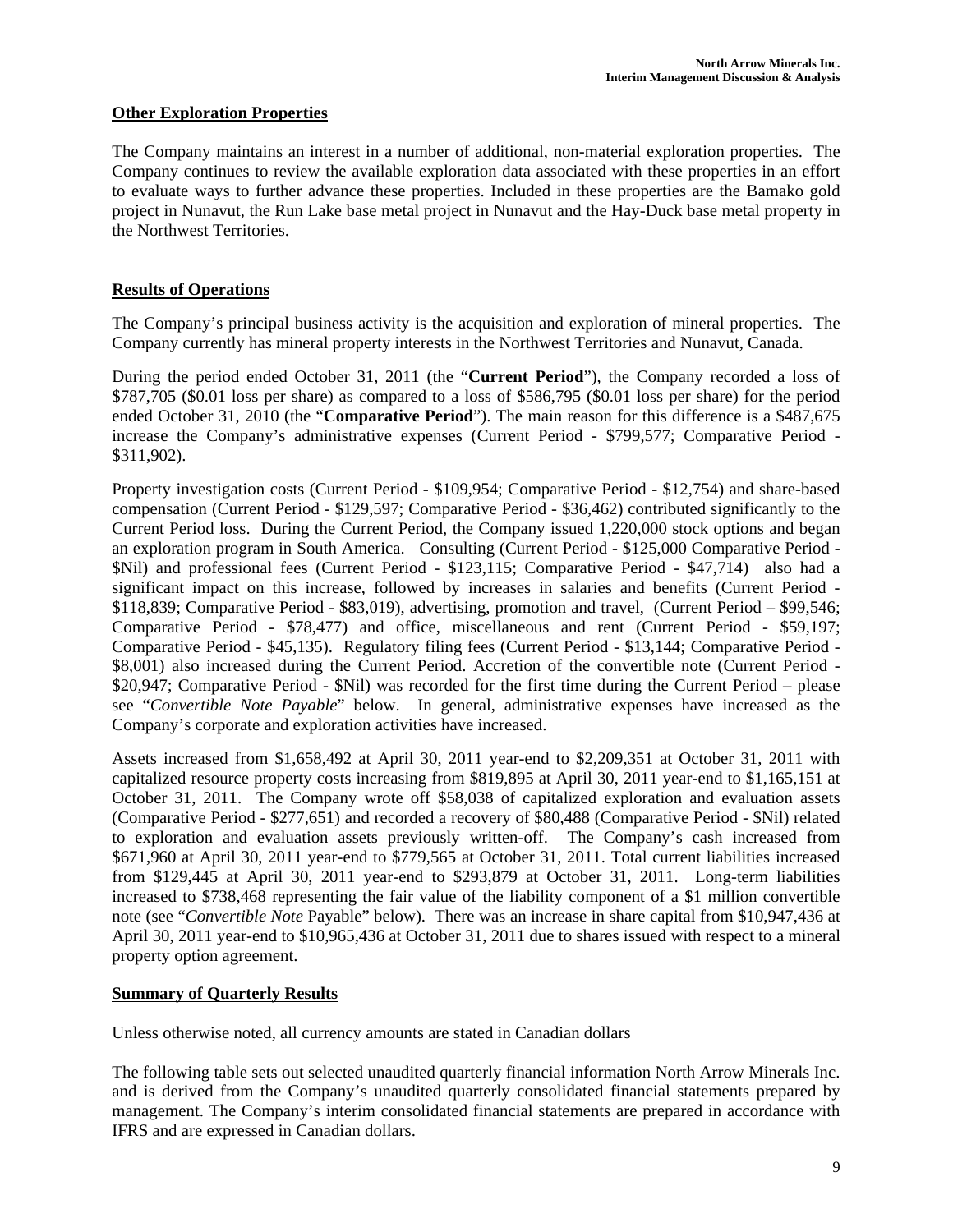|                                      |                 | Income                     |                 | <b>Basic Earnings</b>           |                   | <b>Fully Diluted</b>        |                            |
|--------------------------------------|-----------------|----------------------------|-----------------|---------------------------------|-------------------|-----------------------------|----------------------------|
|                                      |                 | or (Loss) from             |                 | (Loss) per share <sup>(1)</sup> |                   | Earnings (Loss) per         |                            |
|                                      |                 | <b>Continued Operation</b> |                 | from Continued                  |                   | share <sup>(1)</sup> - from |                            |
|                                      |                 |                            | and Net Income  |                                 | Operation and Net |                             | <b>Continued Operation</b> |
|                                      | Interest Income | (Loss)                     |                 | Income (Loss)                   |                   | and Net Income              |                            |
| <b>Ouarter Ending</b>                |                 |                            |                 |                                 |                   |                             | (Loss)                     |
| October 31, 2011                     | \$<br>179       | \$                         | (380, 881)      | \$                              | (0.01)            | \$                          | (0.01)                     |
| July 31, 2011                        | \$<br>943       | \$                         | (406, 822)      |                                 | (0.01)            | \$                          | (0.01)                     |
| April 30, 2011 $^{(2)}$              | \$<br>1,874     | \$                         | (2,152,683)     | \$                              | (0.04)            | \$                          | (0.04)                     |
| January 31, 2011 $\overline{^{(2)}}$ | \$<br>2,179     | \$                         | (121,088)       | \$                              | (0.00)            | \$                          | (0.00)                     |
| October 31, $2010^{(2)}$             | \$<br>1,962     | \$                         | (425.617)       | \$                              | (0.01)            | \$                          | (0.01)                     |
| July 31, $2010^{(2)}$                | \$<br>795       |                            | (161, 178)      | \$                              | (0.00)            | \$                          | (0.00)                     |
| April 30, $2010^{(3)}$               | \$<br>Nil       | \$                         | $(2,150,894)^*$ | \$                              | (0.00)            | \$                          | (0.00)                     |
| January 31, 2010 <sup>(3)</sup>      | \$<br>Nil       |                            | (236.563)       |                                 | (0.01)            | \$                          | (0.01)                     |

(1) Based on the treasury share method for calculating diluted earnings.

(2) Restated IFRS

(3) Canadian GAAP

\*includes a future income tax recovery of \$147,500 due to the application of EIC-146, "Flow-through Shares", during the year ended April 30, 2010. This is a non-cash item recorded in compliance with Canadian GAAP but is derecognized under IFRS.

#### **Current Quarter**

The Company's loss for the three months ended October 31, 2011 (the "**Current Quarter**") totaled \$380,881, a decrease from the loss of \$425,617 for the quarter ended October 31, 2010 (the "**Comparative Quarter**"). The loss during the Current Quarter was most impacted by a significant increase in expenses, from \$150,248 in the Comparative Quarter to \$359,632 in the Current Quarter. Please see summary for the year-to-date period above under "*Results of Operations*." The Comparative Quarter loss was most impacted by a write-off of exploration and evaluation assets totaling \$277,331 (Current Quarter - \$24,729).

#### **Risks and Uncertainties**

The Company's financial condition and future prospects are significantly affected by overall economic conditions. The Company has no source of operating revenue and relies on equity financings and warrant exercises to further exploration on its properties.

Historically, the majority of the Company's expenses have been denominated in Canadian Dollars so its exposure to foreign exchange risk was limited. In July 2009, the Company acquired a land position, prospective for lithium, in North Carolina, USA (subsequently terminated) and in May 2011, the Company entered into a letter of intent for a Chilean exploration project. Exploration activities outside of Canada will expose the Company to foreign exchange risk. Presently, the Company does not use foreignexchange contracts to mitigate this risk, but that may change in future, depending upon the size of the Company's exploration programs denominated in currencies other than the Canadian Dollar.

The majority of the Company's receivables consist of sales tax receivables due from the federal government or from other exploration companies. From time-to-time, the Company will have receivables from companies with which it has exploration agreements or options. The maximum amount of the Company's exposure to credit risk with respect to its receivables is the carrying value of those receivables as at the balance sheet date.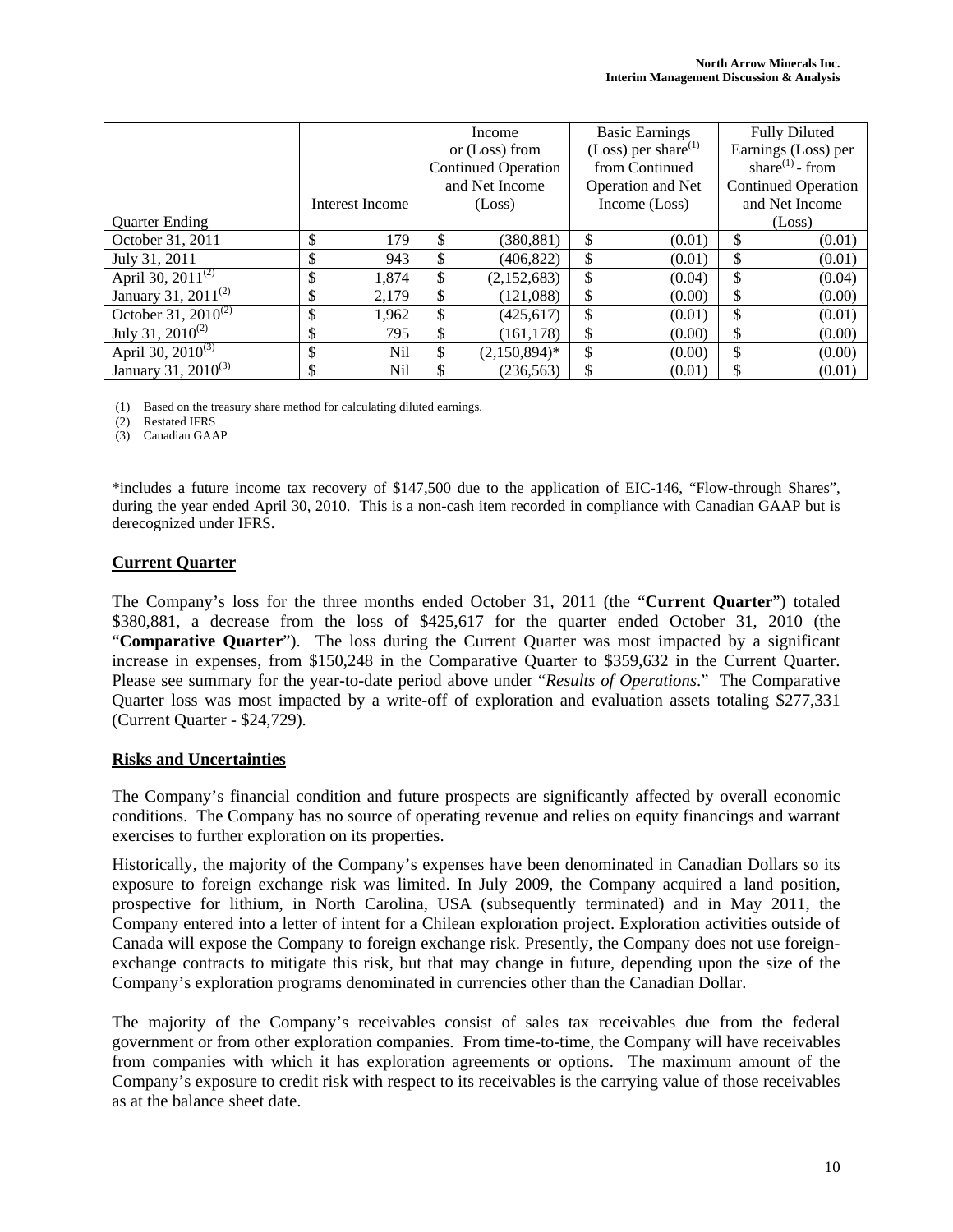The Company's liquidity risk, the risk that the Company won't be able to meet its obligations as they come due, is an issue, because the Company has no source of operating revenue and has a history of losses. To mitigate this risk, the Company's management actively monitors its cash-flow and made decisions and plans for 2011 accordingly. In August 2011, the Company concluded a \$1,000,000 private placement (please see "*Private Placement – August 2011*" below). Under the terms of a flow-through private placement completed in August 2010, the Company is required to spend \$712,500 on CEE on or before December 31, 2011 (complete).

# *Private Placement – August 2011*

On August 31, 2011, the Company received regulatory approval and closed a \$1,000,000 private placement of a convertible promissory note with Anglo-Celtic Exploration Ltd. ("Anglo-Celtic"), a private company controlled by D. Grenville Thomas, who is a director of the Company. The private placement consists of a convertible note, structured as an unsecured, interest bearing loan of \$1,000,000. The term of the loan is for two years, to August 31, 2013. Anglo-Celtic did not receive any warrants upon issuance of the convertible note, however, if North Arrow fails to repay the loan in full by August 31, 2012 or if North Arrow and Anglo-Celtic amend or re-negotiate the terms of the loan in future, Anglo-Celtic will have the right to convert the principal amount of the note into both common shares and an equal number of warrants, such warrants being exercisable until the loan's August 31, 2013 due date. Any shares issued pursuant to the terms of this private placement will be subject to a hold period, which expires on January 1, 2012.

As a result of the private placement, Mr. Thomas, through Anglo-Celtic, may become a "Control Person" (as defined in the TSX Venture Exchange's policies) of North Arrow. At the date of the agreement, Mr. Thomas, through Anglo-Celtic, owned 9,839,582 common shares, representing approximately 18.7% of North Arrow's issued and outstanding common shares. Under the terms of the private placement, Anglo-Celtic will be entitled to acquire a further 4,000,000 common shares by converting the \$1,000,000 loan principal into common shares at a conversion price of \$0.25 per share. If Anglo-Celtic converts the entire principal amount of the loan, Mr. Thomas would control approximately 24.4% of the then issued shares of North Arrow (assuming no other shares are issued by North Arrow, except the common shares to Anglo-Celtic upon conversion of the loan). The creation of a new Control Person requires shareholder approval, which North Arrow received from shareholders at the Annual General Meeting held on November 3, 2011. Proceeds from the loan will be used to continue to fund North Arrow's exploration activities in South America and for working capital purposes however, the Company will require additional financing in the future as it has no source of cash flow from operations.

Actual funding requirements may vary from those planned due to a number of factors, including the progress of exploration activity and the Company's ability to raise additional funds at favourable terms. Management recognizes there will be risks involved that may be beyond their control. The Company intends to continue to use various strategies to minimize its dependence on equity capital, including the securing of joint venture partners where appropriate.

The Company's ability to generate cash is very much affected by the current market conditions, its share price and third party interest in its assets. Dilution to existing shareholders from an equity financing increases as the share price decreases. The Company has no credit facilities that could be used for ongoing operations because it has no operating cash flow. The funds that the Company does have that aren't required in the short-term for exploration or overhead expenditures are invested for up to 90 days in Bankers' Acceptance or Bankers' Deposit Notes to reduce the Company's exposure to credit risk. The Company has no exposure to asset-backed commercial paper nor does the Company have any long-term debt. The \$1 million convertible note payable to Anglo-Celtic is a significant liability for the Company, although it is unsecured. Should Anglo-Celtic choose to convert the loan principal and interest into common shares, this will result in dilution to existing shareholders.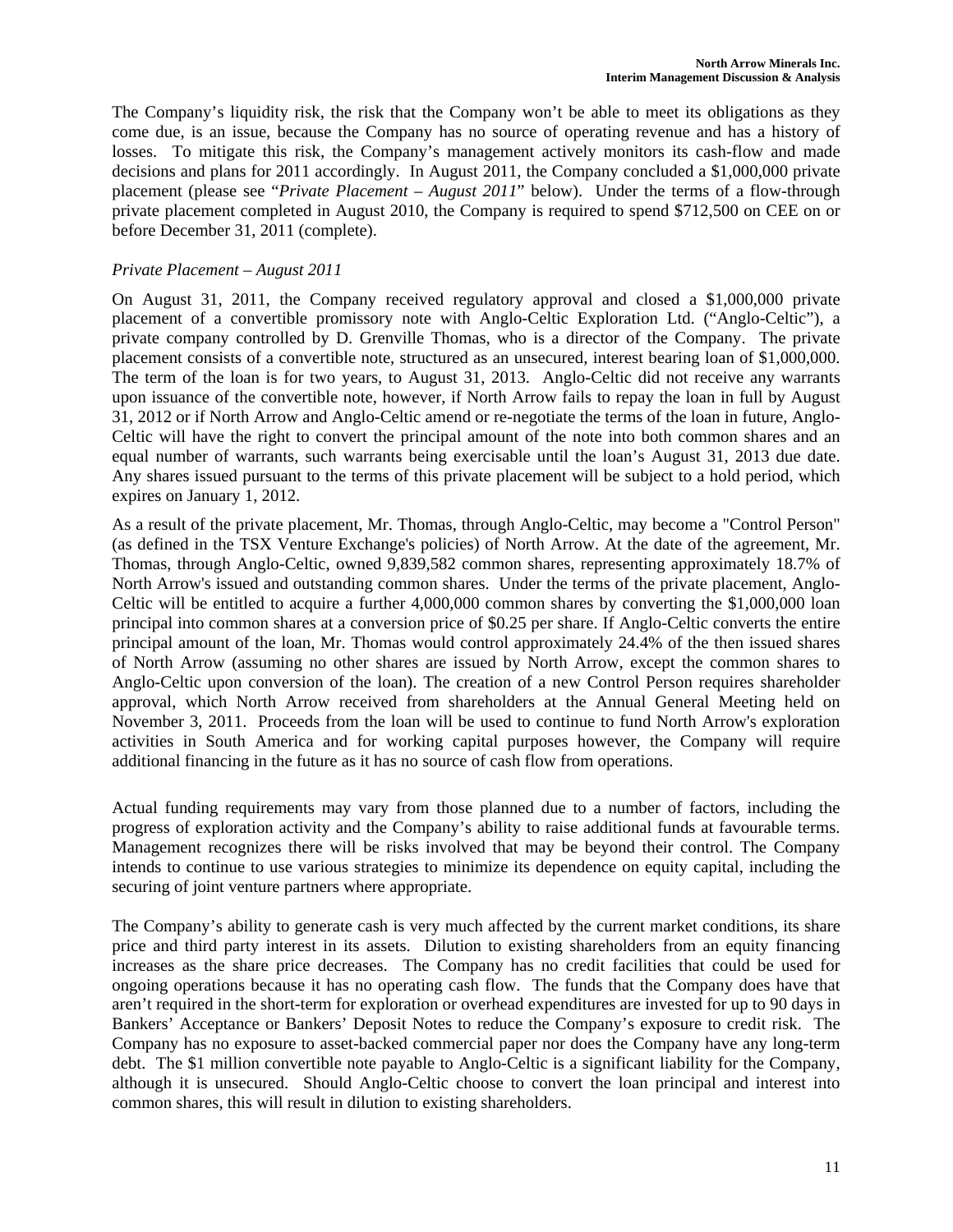The Company's most significant fixed costs relate to management of the company and the costs associated with maintaining a TSXV listing. Following the closing of the private placement of the convertible note described above, the Company has sufficient financial resources to keep its material landholdings and the majority of its non-material landholdings in good standing into 2012. Furthermore, the Company has also incurred sufficient exploration expenditures on these properties to keep them in good standing with the respective provincial and territorial governments into 2012 as well. The Company's management actively manages its landholdings in an effort to keep those landholdings with the greatest exploration potential in good standing for as long as possible. The Company's management regularly reviews its cash position against future plans and makes decisions regarding these plans accordingly.

# **Liquidity and Capital Resources**

Working capital as at October 31, 2011 was \$748,974 as compared to working capital of \$707,567 at April 30, 2011. Cash increased by \$107,605 in the Current Period (Comparative Period –\$38,469), to \$779,565 as at October 31, 2011 (Comparative Period - \$887,107). Cash flow used for operations was \$475,630, (Comparative Period - \$308,438) while cash flows from financing activities increased the Company's cash position by \$1,000,000 (Comparative Period - \$776,867).

The Company's primary investing activity is the acquisition and exploration of mineral properties. During the Current Period, the Company spent \$294,275 to acquire and explore its mineral property interests (Comparative Period - \$429,960).

As at October 31, 2011, the Company had 5,103,000 outstanding stock options with exercise prices that range from \$0.20 to \$0.40 and 1,979,167 warrants with an exercise price of \$0.25 which will expire February 20, 2012.

Actual funding requirements may vary from those planned due to a number of factors, including the progress of exploration activity and the Company's ability to raise additional funds at favourable terms. Management recognizes there will be risks involved that may be beyond their control. The Company intends to continue to use various strategies to minimize its dependence on equity capital, including the securing of joint venture partners where appropriate.

The Company's ability to generate cash is very much affected by the current market conditions, its share price and third party interest in its assets. Fewer dollars are available for investment in the current equity markets for companies at an early/grass-roots stage of exploration. Dilution to existing shareholders from an equity financing increases as the share price decreases. The Company has no credit facilities that could be used for ongoing operations because it has no operating cash flow. The funds that the Company does have that aren't required in the short-term for exploration or overhead expenditures are invested for up to 90 days in Bankers' Acceptance or Bankers' Deposit Notes to reduce the Company's exposure to credit risk. The Company has no exposure to asset-backed commercial paper nor does the Company have any long-term debt.

The Company's most significant fixed costs relate to salary and consulting expense for its management and the costs associated with maintaining a TSXV listing. The Company has sufficient financial resources to keep its material landholdings and the majority of its non-material landholdings in good standing into 2012. The Company's management actively manages its landholdings in an effort to keep those landholdings with the greatest exploration potential in good standing for as long as possible. The Company's management regularly reviews its cash position against future plans and makes decisions regarding these plans accordingly.

The Company expects that additional financings will be required to continue to further exploration efforts at its various exploration properties and to maintain its listing on the TSXV. In the interim, the Company is seeking to maximize the results received from its exploration efforts, to minimize variable expenses to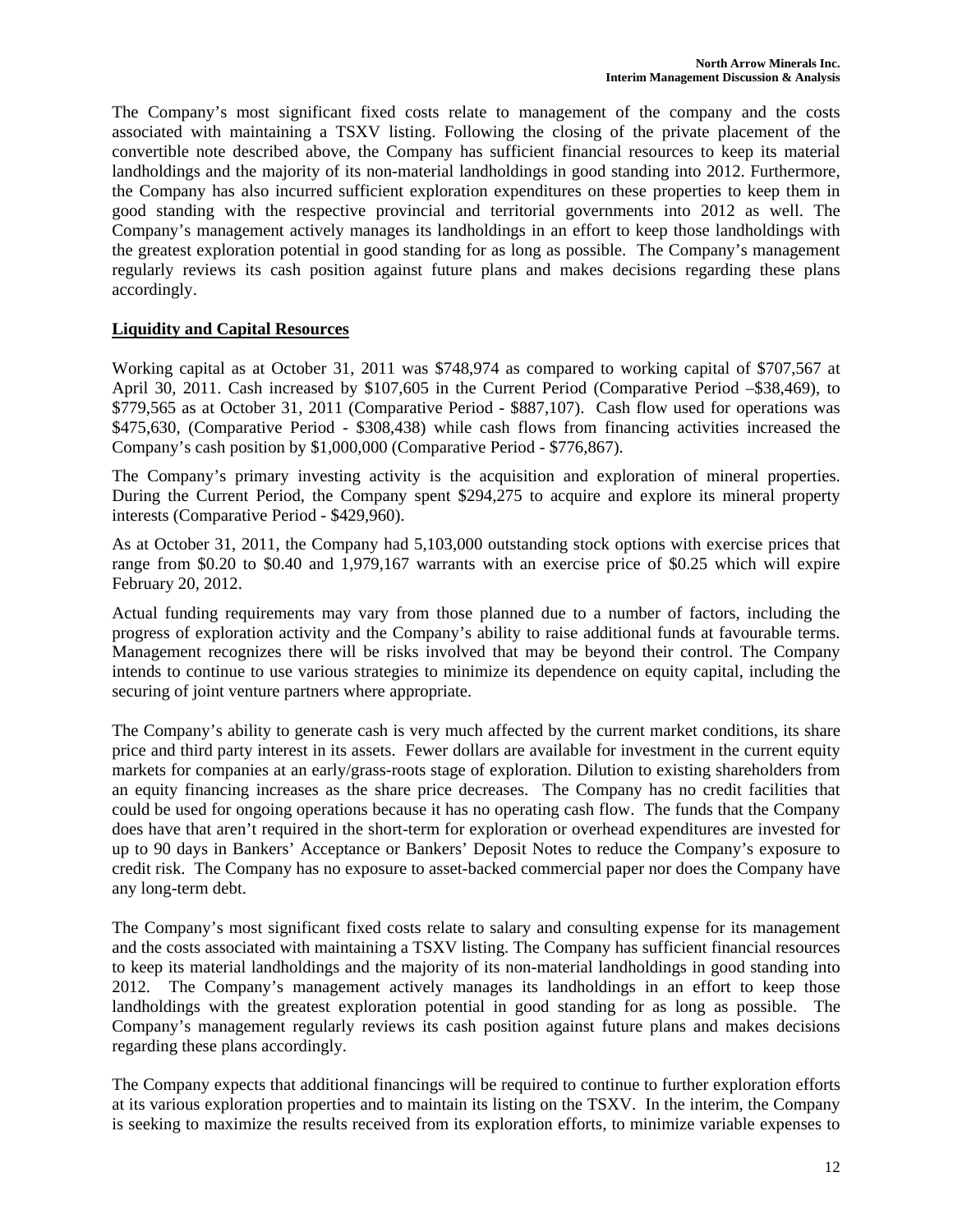the extent possible and to seek joint venture partners to continue to further exploration of its mineral properties.

### **Outstanding Share Data**

The Company's authorized capital is unlimited common shares without par value. As at December 29, 2011, there were 52,758,378 common shares issued and outstanding. As at December 29, 2011 the Company had the following options and warrants outstanding:

|                |               |            | Number of     |                    |
|----------------|---------------|------------|---------------|--------------------|
|                | Number of     | Exercise   | <b>Shares</b> |                    |
|                | <b>Shares</b> | Price      | Vested        | <b>Expiry Date</b> |
| <b>Options</b> | 148,000       | \$<br>0.25 | 148,000       | March 29, 2012     |
|                | 1,125,000     | 0.40       | 1,125,000     | August 7, 2012     |
|                | 1,410,000     | 0.20       | 1,410,000     | June 4, 2014       |
|                | 200,000       | 0.30       | 200,000       | September 2, 2014  |
|                | 1,000,000     | 0.20       | 500,000       | March 7, 2016      |
|                | 1,220,000     | 0.20       | 610,000       | May 12, 2016       |
|                | 170,000       | 0.20       | 42,500        | November 3, 2016   |
| Warrants       | 1,979,167     | 0.25       | 1,979,167     | February 20, 2012  |

# **Transactions with Related Parties**

|                                                      | <b>October 31, 2011</b> |            | April 30, 2011 |
|------------------------------------------------------|-------------------------|------------|----------------|
| Strongbow, a company with two common directors and a |                         |            |                |
| officer<br>common                                    |                         | $9,405$ \$ | 17,655         |
| Stornoway, a company with a common officer           |                         | 2,623      | 12,206         |
| Directors and Officers                               |                         | 74,562     | 39,637         |
|                                                      |                         | 86,590     | 69,498         |

- a) During the six months ended October 31, 2011, the Company paid or accrued \$46,435 (October 31, 2010 - \$74,703) for shared technical services and rent to Strongbow.
- b) During the six months ended October 31, 2011, the Company paid or accrued \$12,121 (October 31, 2010 - \$14,084) for administrative and accounting services to Stornoway.
- c) During the six months ended October 31, 2011, the Company paid or accrued consulting fees of \$125,000 (October 31, 2010 - \$Nil) to a company controlled by a director and a company controlled by an officer of the Company.
- d) During the six months ended October 31, 2011, the Company paid or accrued \$4,015 (October 31, 2010 - \$Nil) for office rent to a company controlled by a director.

 The remuneration of directors and key management personnel during the six month period ending October 31, 2011 was as follows:

|                                                            | <b>Six Months Ended</b><br><b>October 31, 2011</b> | <b>Six Months Ended</b><br>October 31, 2010 |  |         |
|------------------------------------------------------------|----------------------------------------------------|---------------------------------------------|--|---------|
| Salaries <sup>1</sup><br>Share-based payments <sup>2</sup> | \$                                                 | 217,888 \$<br>81,583                        |  | 145,919 |
| Total                                                      | \$                                                 | 299,471                                     |  | 145,919 |
|                                                            |                                                    |                                             |  | 13      |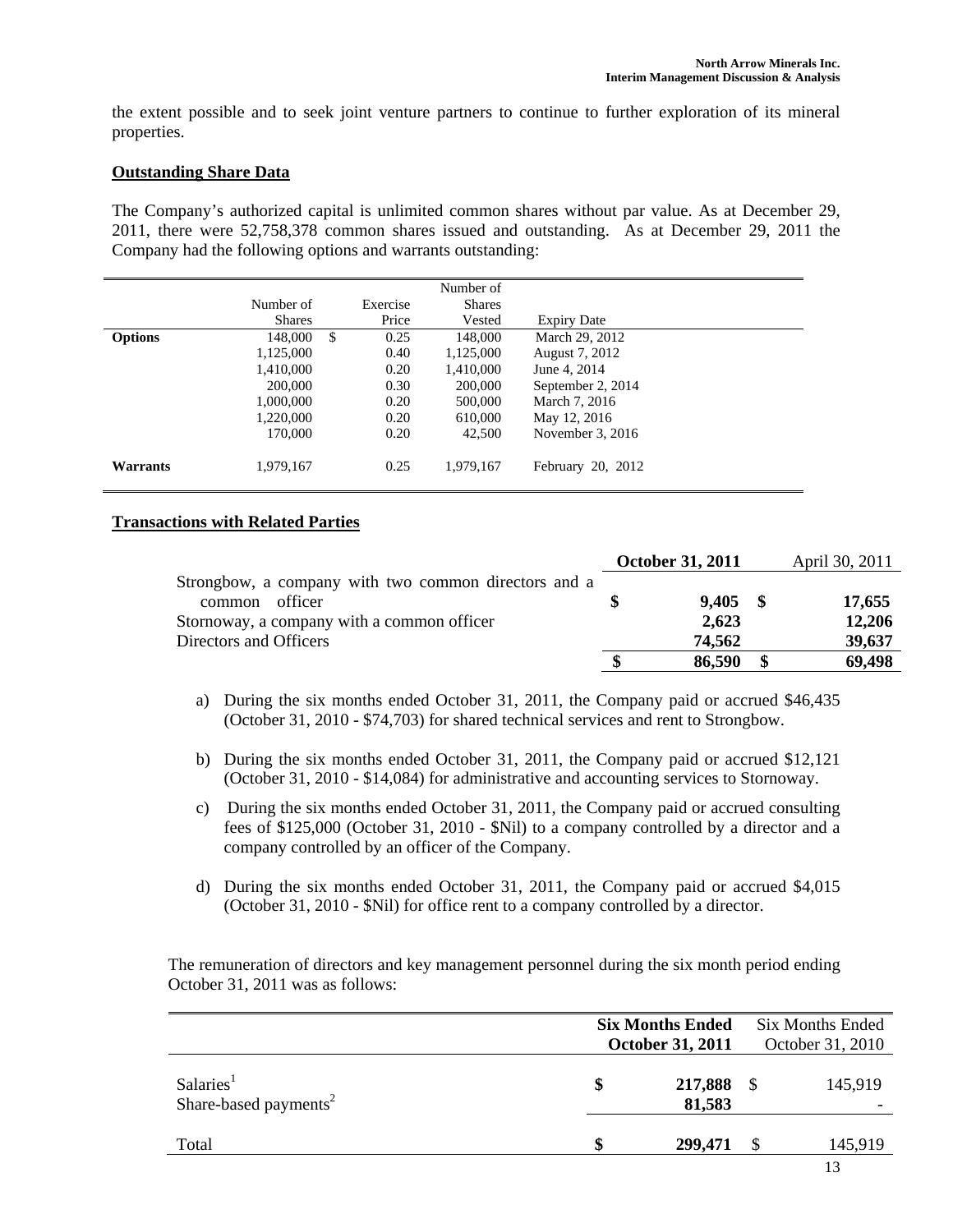1 – When key management is working specifically on mineral properties their time is capitalized against the mineral property.

2 - Share-based payments are the fair value of options that have been granted to directors and key management personnel.

#### **Convertible Note Payable**

On August 31, 2011, the Company closed a \$1,000,000 private placement of a convertible promissory note with Anglo-Celtic Exploration Ltd. ("Anglo Celtic"), a private company controlled by D. Grenville Thomas, who is a director of the Company. The private placement consists of a convertible note, structured as an unsecured, interest bearing loan of \$1,000,000. Anglo-Celtic may convert at any time all or a portion of the principal amount outstanding into common shares of the Company at \$0.25 per share, which would result in the issuance of up to 4,000,000 common shares if the entire principal amount is converted. The loan bears interest at the Royal Bank Prime Rate plus 400 basis points. The loan accrues interest to the date of repayment; interest is calculated and accrued on a monthly basis. The term of the loan is for two years, to August 31, 2013. Anglo-Celtic did not receive any warrants upon issuance of the convertible note, however, if the Company fails to repay the loan in full by August 31, 2012 or if the Company and Anglo-Celtic amend or re-negotiate the terms of the loan in future, Anglo-Celtic will have the right to convert the principal amount of the note into both common shares and an equal number of warrants, such warrants being exercisable until the August 31, 2013 due date. Any shares issued pursuant to the terms of this private placement will be subject to a hold period, which expires on January 1, 2012.

The convertible note has been segregated into the respective fair values of its debt and equity components on the date of issuance. The debt component, representing the value allocated to the liability at inception, is recorded as a long-term liability. The remaining component, representing the value ascribed to the holder's option to convert the principal balance into common shares, is classified in capital and reserves as the "equity component of convertible note". Over the term of the note, the debt component will be accreted to the face value of the note by the recording of additional interest expense.

At issuance, the Company estimated the fair value of the conversion option by using the Black-Scholes option pricing model with the following assumptions: two-year estimated life, 100% volatility and a risk-free rate of 1.08%.

|                                           | October 31, 2011 | April 30, 2011 |   |
|-------------------------------------------|------------------|----------------|---|
| Principal amount                          |                  | 1,000,000      |   |
| Less equity component of convertible note |                  | (294, 178)     |   |
| Accrued interest                          |                  | 11,699         |   |
| Accretion interest                        |                  | 20,947         |   |
| Liability component                       |                  | 738,468        | - |

#### **Changes in Accounting Policy Including Initial Adoption of IFRS**

The Current Quarter is the second reporting period that condensed consolidated interim financial statements have been prepared in accordance with IFRS, and specifically, in accordance with IAS 34 – Interim Financial Reporting. The Company adopted IFRS in accordance with IFRS 1, First-time Adoption of International Financial Reporting Standards ("IFRS 1") as of May 1, 2011. The first date at which IFRS was applied was May 1, 2010 (the "Transition Date").

The Company's accounting policies adopted under IFRS are presented in Note 3 of the condensed interim consolidated financial statements for the three months ended July 31, 2011. The statements of financial position, loss and comprehensive loss, statements of changes in equity and cash flows are all presented in accordance with IFRS.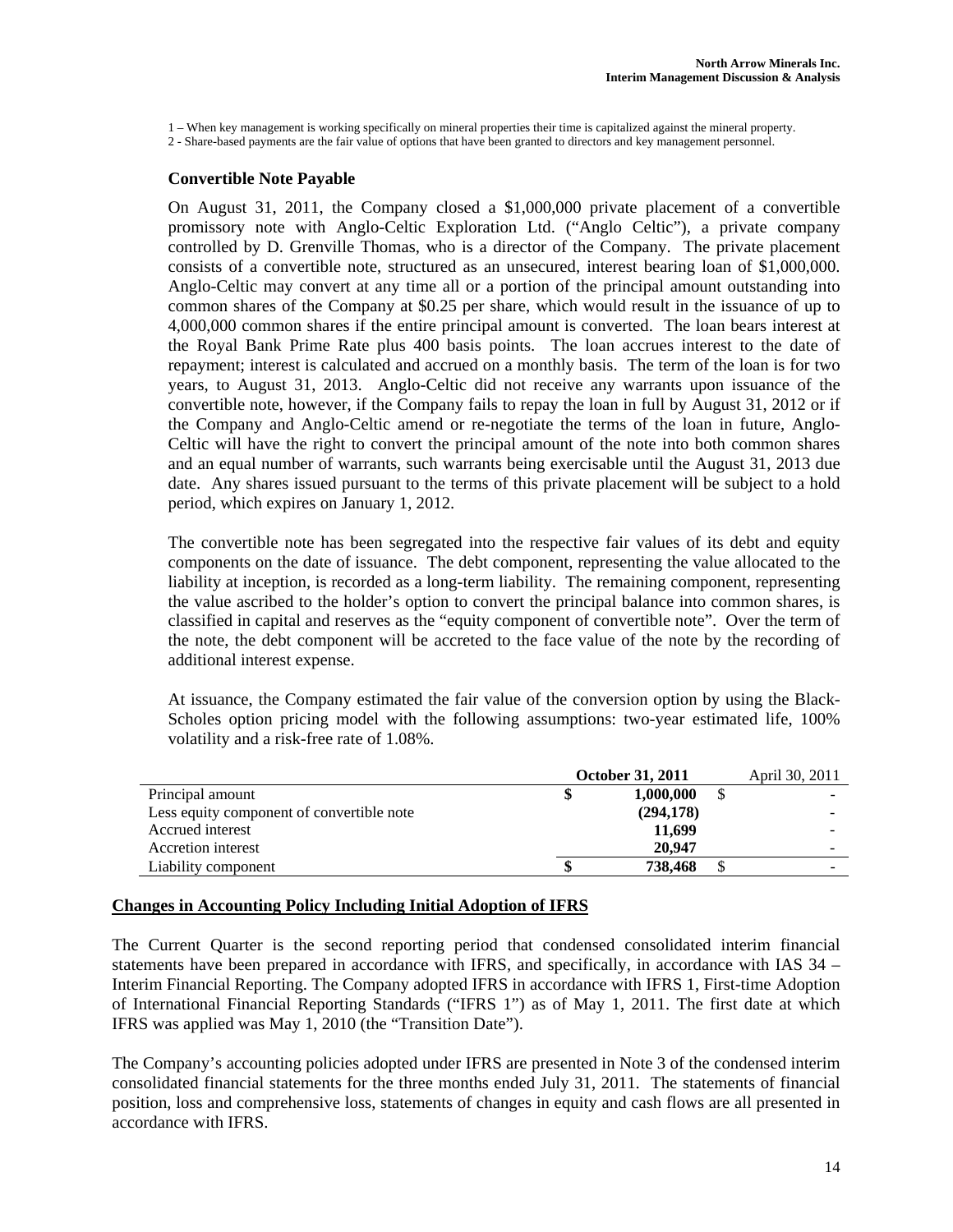IFRS 1, First-time Adoption of International Financial Reporting Standards ("IFRS 1") sets forth guidance for the initial adoption of IFRS. Under IFRS 1, the standards are applied retrospectively at the transitional statement of financial position date with all adjustment to assets and liabilities taken to retained earnings unless certain exemptions are applied. The Company has applied the following exemptions to its opening statement of financial position dated May 1, 2010:

# **a) Business Combinations**

IFRS 1 indicates that a first-time adopter may elect not to apply IFRS 3, Business Combinations retrospectively to business combinations that occurred before the date of transition to IFRS. The Company has chosen this election and will apply IFRS 3 to business combinations prospectively from the Transition Date.

# **b) Share-based Payment Transactions**

IFRS 1 encourages, but does not require, first-time adopters to apply IFRS 2 Share-based Payment to equity instruments that were granted on or before November 7, 2002, or equity instruments that were granted subsequent to November 7, 2002 and vested before the later of the date of transition to IFRS and January 1, 2005. The Company has chosen to only apply IFRS 2 to equity instruments granted after November 7, 2002 which have not vested as of the Transition Date.

# **c) Estimates**

In accordance with IFRS 1, an entity's estimates under IFRS at the date of transition to IFRS must be consistent with estimates made for the same date under previous GAAP, unless there is objective evidence that those estimates were in error. The Company's IFRS estimates as of May 1, 2010 are consistent with its Canadian GAAP estimates for the same date.

### **Reclassification Within Equity Section**

As at May 1, 2010 the GAAP "contributed surplus" account was reclassified to "share-based payment reserve" as terminologies differ under IFRS.

### **Significant Adjustments**

IFRS 6 requires all exploration and evaluation costs incurred before a company has obtained legal rights to explore a specific area to be expensed in the year that they are incurred. Management has determined that under IFRS the Company's accounting policy for exploration and evaluation assets is that exploration expenditures should be expensed and only capitalized to Exploration and Evaluation Assets after the legal rights to explore the property have been obtained. Consequently, on transition to IFRS, \$56,537 of capitalized exploration and evaluation assets existed at May 1, 2010 which were capitalized before legal title was obtained. These costs have been derecognized and expensed in Deficit.

The accounting policy under IFRS 2 has been retrospectively applied to all equity instruments granted after November 7, 2002 and that have not vested at May 1, 2010. IFRS 2 requires share-based payments to be fair valued at the grant date and charged through the statement of loss over the vesting period using the graded method of vesting. The straight line method of amortization, used by the Company in accordance with Canadian GAAP, is disallowed. The expense of performance options under Canadian GAAP is typically recognized when the performance criteria are met and is often called "cliff vesting" where all of the expense is recognized upon satisfaction of the performance criteria. However, under IFRS the expense associated with performance options must be spread over the expected vesting period of the performance options.

On transition to IFRS, future income tax recoveries previously recognized due to flow through share issuances need to be derecognized. Consequently on May 1, 2010, \$978,667 in future income tax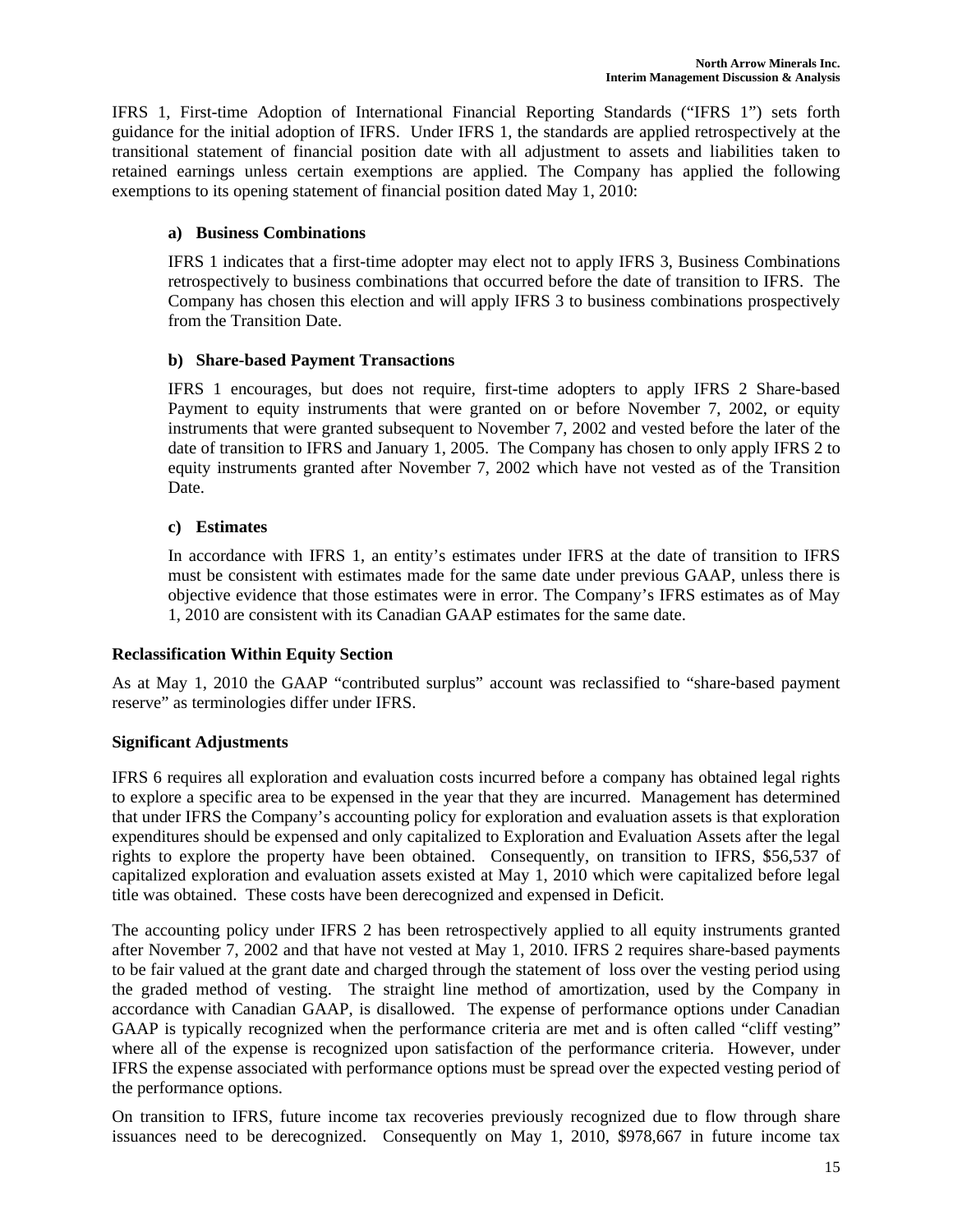recoveries related to prior years were reversed. In addition, the Company has adopted a policy under IFRS where the proceeds from a flow-through share offering are to be allocated between the sale of the shares and the sale of the income tax benefit. The allocation is made based on the difference between the quoted market price of the existing shares and the amount an investor pays for the flow-through shares. This flow-through premium is recorded as a liability that is reduced when qualifying flow-through expenditures are incurred. The reduction of the flow-through liability is offset by an increase in the deferred tax liability and due to the valuation allowance recognized, in the Company's case it is treated as a deferred tax recovery. This has resulted in a re-classification between deficit and share capital at May 1, 2010 of \$978,667.

### **Off-Balance Sheet Arrangements**

Not applicable.

### **Financial Instruments**

The Company's financial instruments consist of cash, marketable securities, receivables, accounts payable, accrued liabilities, due to related parties and a convertible note. Cash is carried at fair value using a level 1 fair value measurement. The carrying value of receivables, accounts payable, accrued liabilities and due to related parties approximate their fair values due to their immediate or short-term maturity. Marketable securities are recorded at fair value based on the quoted market prices in active markets at the balance sheet date, which is consistent with level 1 of the fair value hierarchy. The Company's convertible note is measured at fair value and separated into two components: equity and liability. The carrying value of the liability portion is the residual value of principal amount; the Black-Scholes method was used to estimate the fair value assigned to the equity component. Over the term of the convertible note, the liability amount will increase to the face value of the convertible note through the accretion of interest.

The Company is exposed to a variety of financial risks by virtue of its activities, including credit risk, interest rate risk, liquidity risks, foreign currency risk, and equity market risk. The Company's objective with respect to risk management is to minimize potential adverse effects on the Company's financial performance. The Board of Directors provides direction and guidance to management with respect to risk management. Management is responsible for establishing controls and procedures to ensure that financial risks are mitigated to acceptable levels.

#### *Credit risk*

Credit risk is the risk of financial loss to the Company if a counter-party to a financial instrument fails to meet its contractual obligations. The Company manages credit risk by investing its excess cash in short-term investments with investment grade ratings, issued by a Canadian chartered bank. The Company's receivables consist primarily of sales tax receivables due from the federal government and receivables from companies with which the Company has exploration agreements or options. The maximum exposure to credit risk at the reporting date is the carrying value of the Company's receivables and cash.

#### *Interest rate risk*

Interest rate risk is the risk that the fair value or future cash flows of a financial instrument will fluctuate because of changes in market interest rates. Financial assets and liabilities with variable interest rates expose the Company to interest rate risk with respect to its cash flow. The risk that the Company will realize a loss as a result of a decline in the fair value of any short-term investment included in cash and equivalents is limited because these investments, although readily convertible into cash, are generally held to maturity.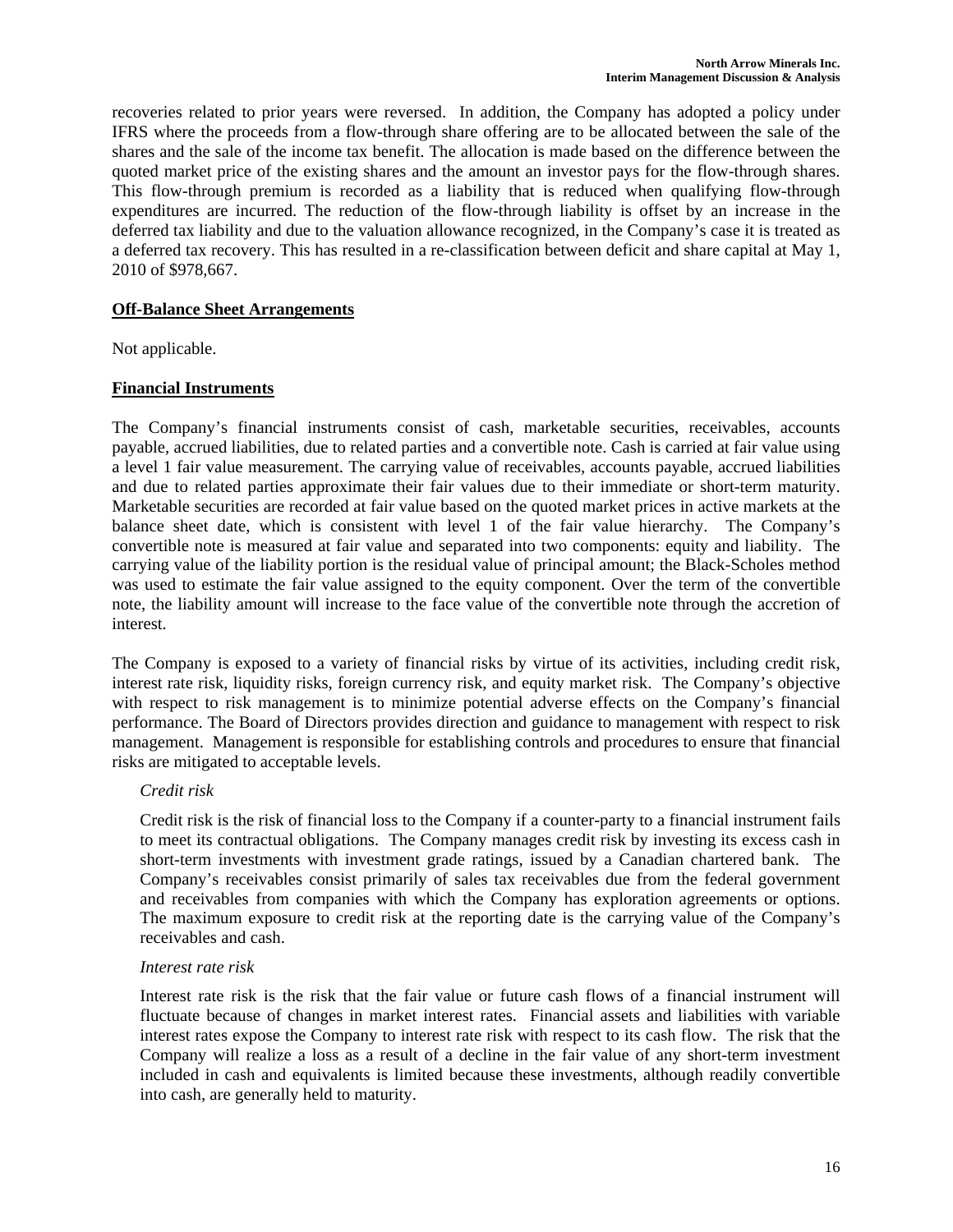# *Liquidity risk*

Liquidity risk is the risk that the Company will not be able to meet its obligations as they become due. The Company's ability to continue as a going concern is dependent on management's ability to raise the funds required through future equity financings, asset sales or exploration option agreements, or a combination thereof. The Company has no regular cash flow from its operating activities. The Company manages its liquidity risk by forecasting cash flow requirements for its planned exploration and corporate activities and anticipating investing and financing activities. Management and the Board of Directors are actively involved in the review, planning and approval of annual budgets and significant expenditures and commitments. Failure to realize additional funding, as required, could result in the delay or indefinite postponement of further exploration of the Company's properties. As at October 31, 2011, the Company had cash of \$779,565 available to settle current liabilities of \$293,879; the Company has a \$1 million convertible promissory note outstanding, which is due August 31, 2013.

# *Foreign currency risk*

The Company has exposure to foreign currency risk through its exploration activities outside of Canada however, the majority of its assets and liabilities are denominated in Canadian dollars. The Company's exploration activities and any related land tenure expense outside Canada make it subject to foreign currency fluctuations, which may affect the Company's financial position, and cash flows. The Company is affected by changes in exchange rates between the Canadian Dollar and the US dollar. The Company does not presently invest in foreign currency contracts to mitigate this risk. It is management's opinion that the Company is not exposed to significant foreign currency risk arising from these financial instruments.

# *Equity market risk*

The Company is exposed to equity price risk arising from its marketable securities, which are classified as available-for- sale. The Company plans to sell its marketable securities as market conditions permit, or as is required to finance the Company's operations from time-to-time.

# **Capital Management**

The capital of the Company consists of the items included in capital and reserves. The Company manages its capital structure and makes adjustments to it, based on the funds available to the Company. The Company's objective for capital management is to plan for the capital required to support the Company's ongoing acquisition and exploration of its mineral properties and to provide sufficient funds for its corporate activities.

The Company's exploration and evaluation assets are in the exploration stage. As an exploration stage company, the Company is currently unable to self-finance its operations. The Company has historically relied on equity financings to finance its operations. In order to carry out the Company's planned exploration programs and to pay for administrative costs, the Company will spend its existing working capital and raise additional funds as required. To effectively manage the Company's capital requirements, the Company's management has in place a planning and budgeting process.

### **Additional Disclosure for Venture Issuers Without Significant Revenue**

Additional disclosure concerning the Company's general and administrative expenses and exploration and evaluation assets and expenses is provided in the Company's statement of financial position, statement of changes in equity, statement of loss and comprehensive loss and the Exploration and Evaluation Assets note contained in its interim condensed, consolidated financial statements for the quarters ended October 31, 2011 and October 31, 2010. These statements are available on SEDAR at www.sedar.com.